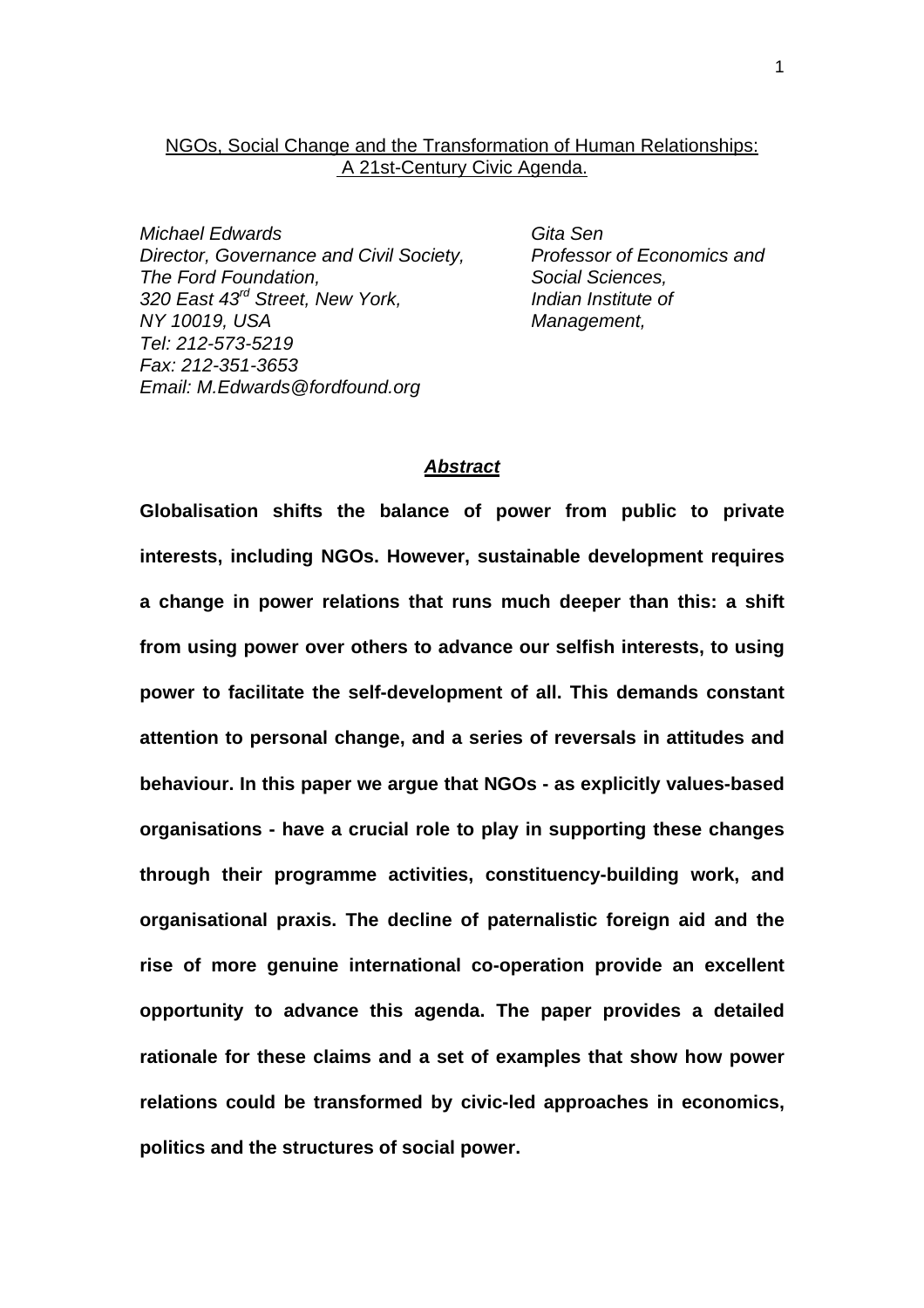## 1. Introduction.

Changes in the distribution of power and authority are characteristic of the processes we call globalisation (Edwards 1999). The erosion of state sovereignty and the weakening of workers' rights are two obvious examples, but globalising capitalism also re-shapes relations between women and men, adults and children, people of different cultures, and those with varying levels of technological competence. This is not just a "power shift" from public to private interests, as Jessica Mathews (1997) has claimed, but a deeper and more complex process in which large numbers of people see their position systematically eroded by economic, social and political forces which work to the benefit of a small proportion of the world's population. Left unchecked, these forces will create an unprecedented degree of inequality and insecurity within and between societies, which will never be sustainable. NGOs who wish to promote "sustainable development" must therefore decide how they are going to address this situation.

At one level, the answers to this question are already apparent: those who are marginalised by global processes must have a "fairer deal" in economics, politics and social policy. However, at another level this is clearly insufficient without much deeper changes which encourage people to conserve scarce resources, share their wealth and opportunities, protect each-others' rights, and co-operate to advance the "common good" - the long term health and welfare of the planet and its social fabric on which all our futures depend. Making people "more competitive" and increasing their voice on the political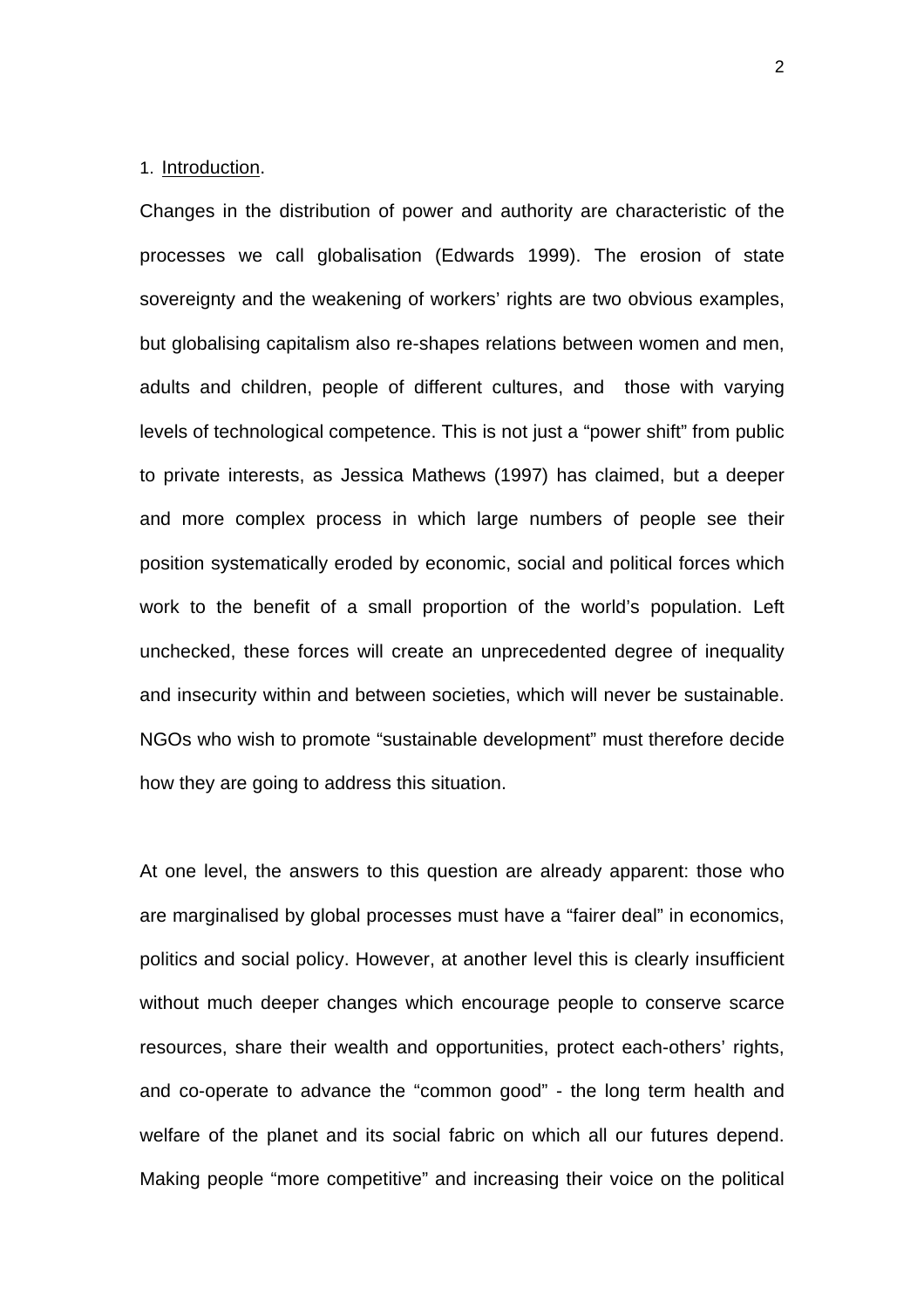stage will not promote the changes we seek unless we all learn to use the power we gain in less selfish and self-centred ways.

The individualism and materialism that characterise globalising capitalism make this exceptionally difficult, for they undermine the co-operative solidarities and institutions we will need to confront the collective problems that will shape the  $21^{st}$  century - trans-boundary pollution, global trade and capital flows, conflict and the mass movement of refugees and displaced persons. It is one of the paradoxes of globalisation that the more we succeed as individuals in the global marketplace, the more we may fail in other areas of our lives and our relationships with others, a failure which destroys the possibilities of similar success for millions of people now and many more in generations still to come. We cannot compete ourselves to a co-operative future, and if the future of the world depends on co-operation then clearly we must try something different.

Our argument in this paper is simple:

"something different" requires a fundamental shift in values; to be sustainable that shift must be freely-chosen; that choice is more likely to be made by human beings who have experienced a transformation of the heart; NGOs have a crucial role to play in fostering those transformations in the 21st century.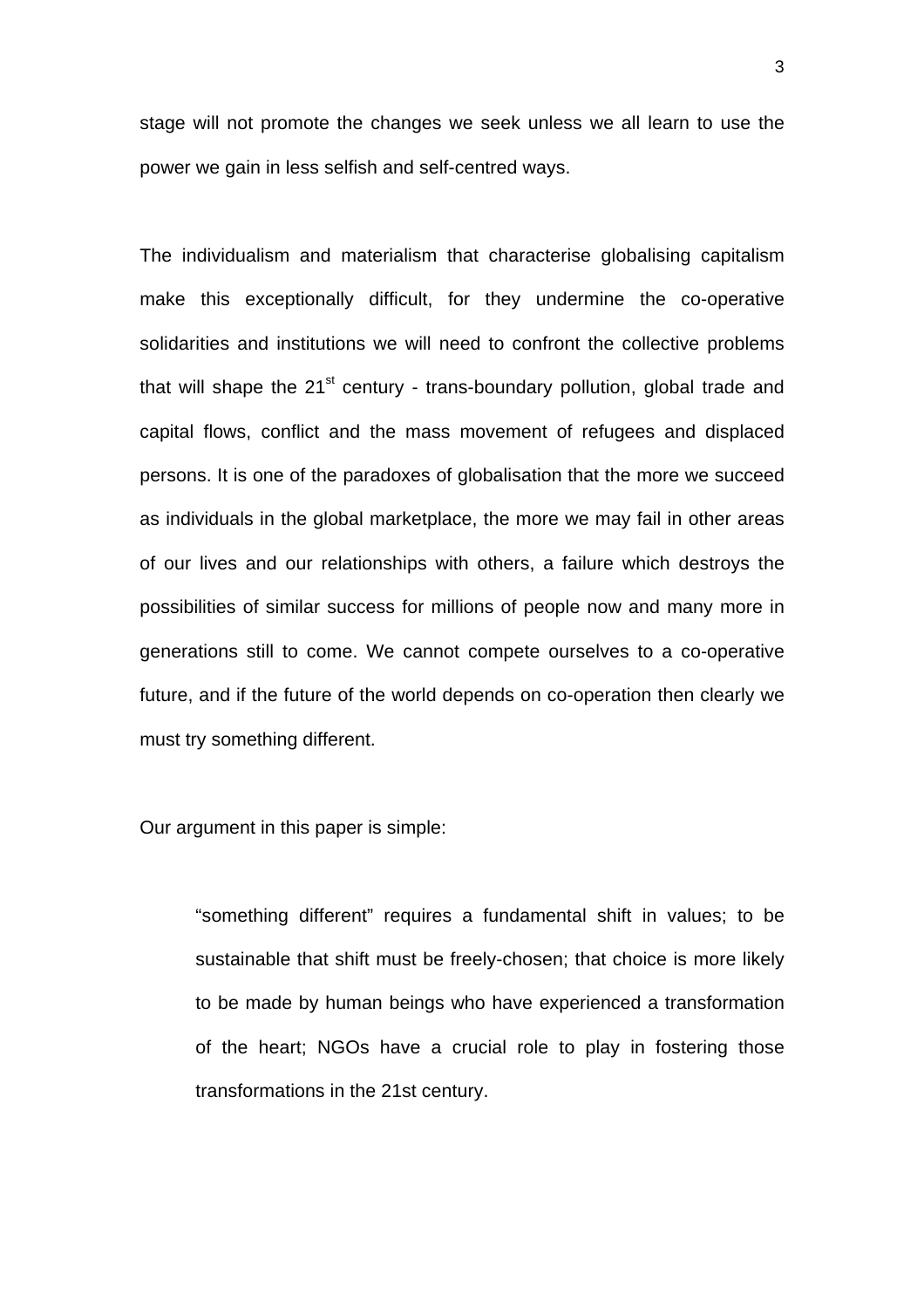The core of our argument is that personal or inner change, and social or outer change, are inseparably linked. This is as obvious as it is neglected in development thinking, including the praxis of most NGOs. We know that this is difficult and sensitive ground on which to tread, and we realise that our arguments are preliminary. However, we are convinced that any realistic vision of sustainable development must tackle the question of personal power relations head-on.

#### 2. How does change occur?

From the perspective of change, all social systems rest on three bases: a set of principles that form an axiomatic basis of ethics and values; a set of processes - the functioning mechanisms and institutions that undergird the system; and the subjective states that constitute our inner being - our personal feelings and intuitions in the deepest sense.<sup>1</sup> The first of these bases of change describes how we understand and rationalise the workings of the social order, while the third describes how we understand ourselves. Some of this understanding revolves around our own place in the social order, but it also concerns the deeper questions we ask ourselves about the meaning of human existence and the nature of reality.

When we explore any episode of historical change, we can identify how these three bases of change have worked together to produce a particular set of power relations. For example, the evolution of capitalism was built on the axiomatic basis that individual self-interest leads - by and large - to collective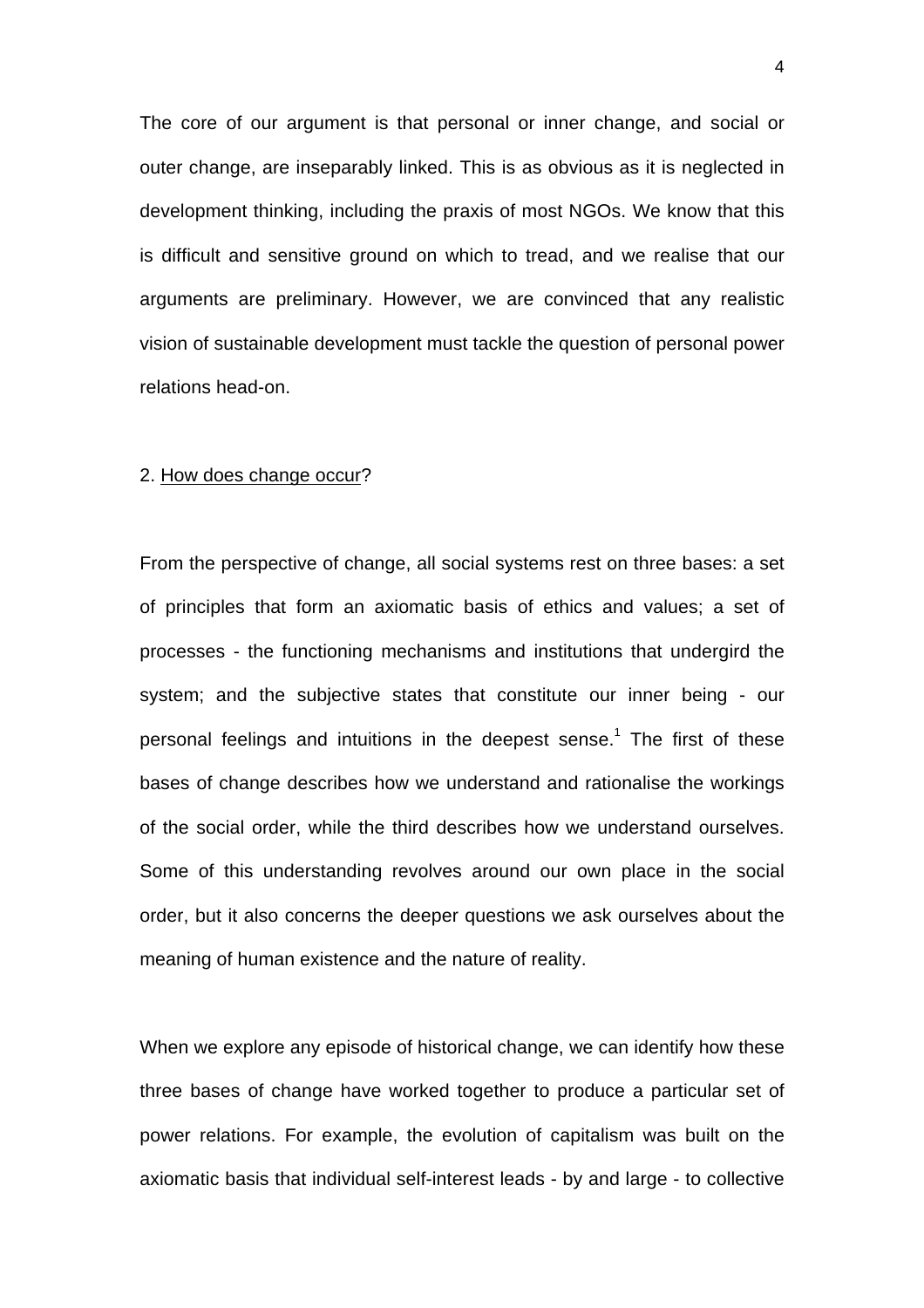welfare. Its institutional structures are rooted in private property and marketbased incentives. And the subjective state of being most compatible with capitalism is a commitment to individual advancement and competitive behaviour.

The interaction of these three bases of change determines how different forms of power are exercised in society. Economic power is expressed in the distribution of productive assets and the workings of markets and firms; social power is expressed in the status and position awarded to different social groups; and political power defines each person's voice in decision-making in both the private sphere and public affairs. These systems of power combine to produce a "social order", and transforming this social order is the task of social change. The social order that is emerging under globalising capitalism is one which excludes or oppresses certain groups of people, especially those already on the margins, women in labour-rich economies, and those with less access to skills and education wherever they live.

However, the linkages that develop between these different bases of change are not immutable. Considerable room-to-manoeuvre exists to alter the ways in which they interact, in order to produce a different framework of power relations, a better set of outcomes, and a new social order. It is this room-tomanoeuvre that NGOs are trying to exploit in their work, though as we shall argue later, they rarely do so consciously. For example, people may rebel against the subjective state that is promoted by a particular set of social transformations, as they have always done in relation to capitalism and the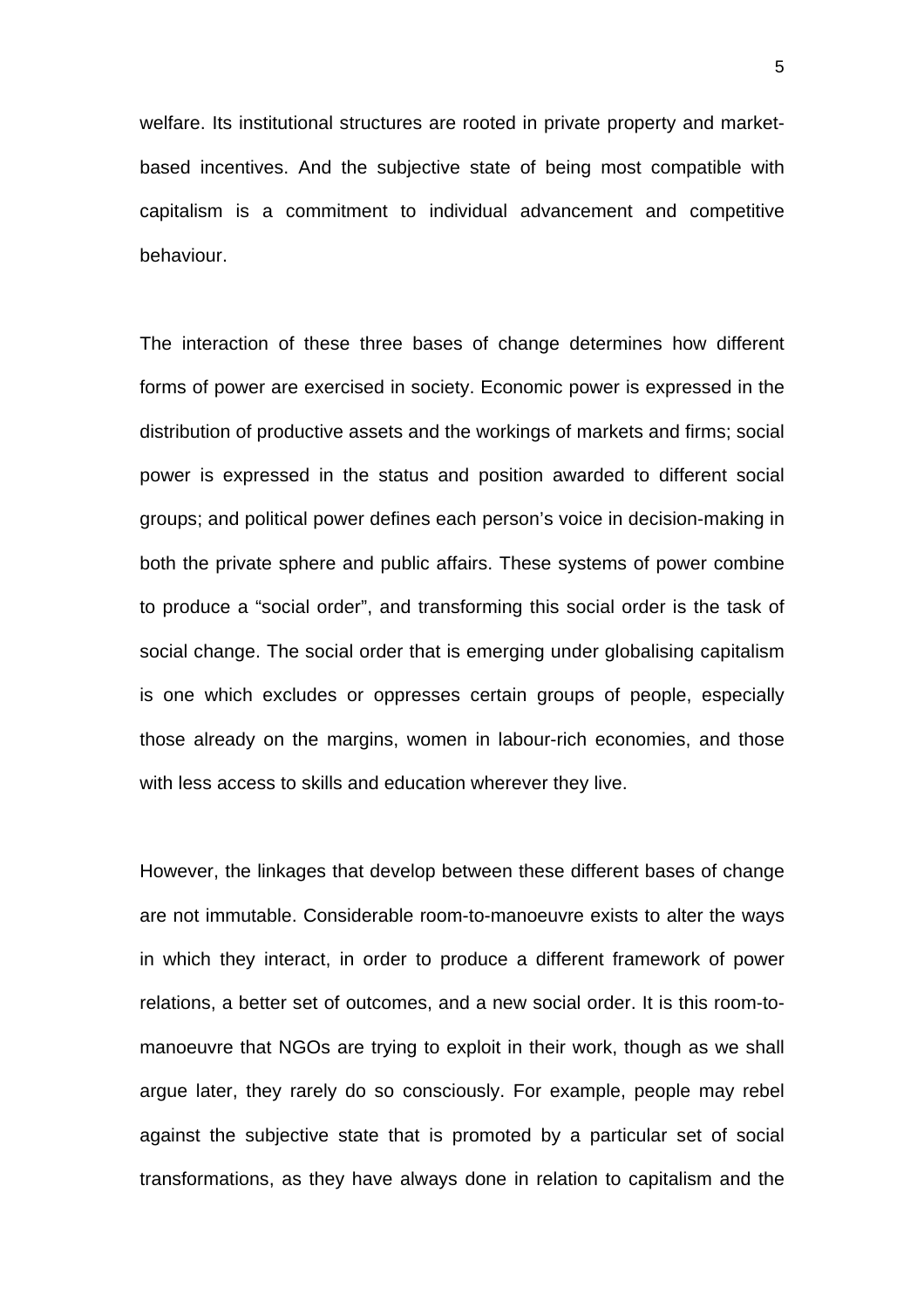selfish values it breeds. Or, working from a different subjective or axiomatic base, they may experiment with new processes and institutions that try to produce the same economic outcomes with fewer social and political costs much as NGOs are doing today in their work with multi-national corporations and corporate codes of conduct. The point about these experiments is not that they generate ready-made answers to questions of economic and social life, but that they consolidate a new bottom line of values, principles and/or personal behaviour from which better models may evolve in different ways in different contexts. Any relationship that is truly principled will lead towards a more fulfilling conclusion, even though we can never be sure what it will look like at any level of detail.

Our conclusion from this section is that social change requires a recognition and conscious integration - of all three bases of change, and each of these systems of power. The problem is that few theoretical systems acknowledge this, and even fewer institutions use it as a framework to guide their practice. For example, social theories generally emphasise the axiomatic and institutional aspects of change, assuming that the related subjective states are simply universal descriptions of human nature, or that changes in subjective states follow automatically from changes in institutions and incentives. At the opposite extreme, many of the world's religions focus on the subjective states of persons and their transformation, and attach less importance to the institutional basis of social change. Of course, not all religions are identical in this regard. Some assign more importance to outer behaviour; others to the inner motivations that lie behind it. But the tendency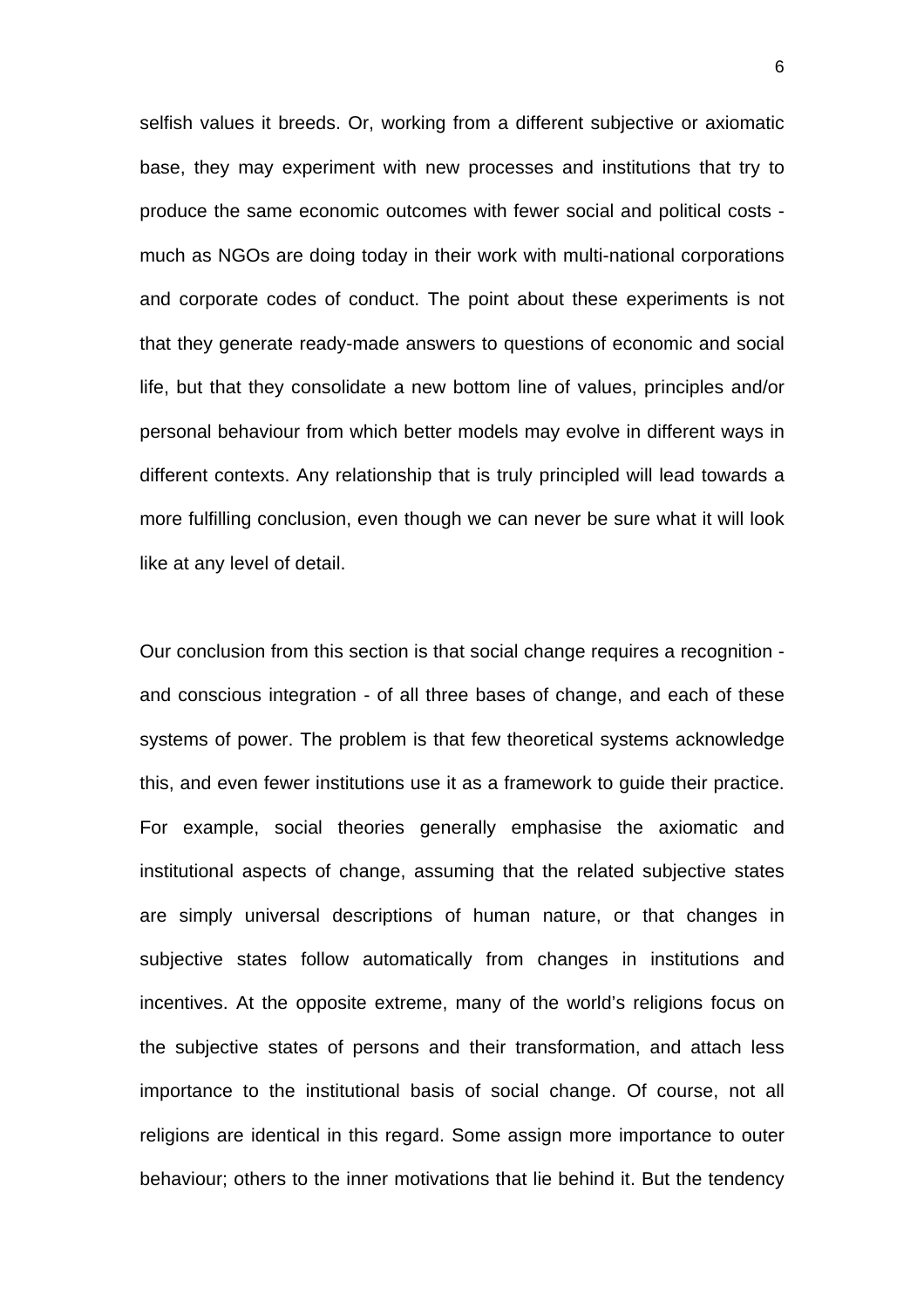to privilege one category over another remains, condemning both social theories and religious teachings to a partial approach that downgrades the links between social change and personal transformation.<sup>2</sup> A fresh look at the links between value systems, institutional processes, and subjective states is therefore essential, especially at a time when the processes of globalization are altering each of these things and their relationships with each other.

### 3. The importance of integration.

Against this background, it is clear that social change requires us to adopt an integrated approach that looks for positive synergies between different bases of change and different systems of power. When change in one area supports change in another, there is more of a chance that the outcome will be sustainable, as when ethics of co-operation are matched by institutions through which they can be expressed, and the deeper personal commitment required to put those ethics into practice. Such self-reinforcing cycles of cooperation, sharing and stewardship are the key to a social order that enables all people to meet their basic needs for security, voice and equality of rights, with less of a risk that in doing so they will deny others the same opportunities for a fulfilling life.

It is important to recognise that integration is an exercise in re-balancing, not the wholesale replacement of one rationality by another. Not all competition generates overweening selfishness, nor do markets always exploit the poor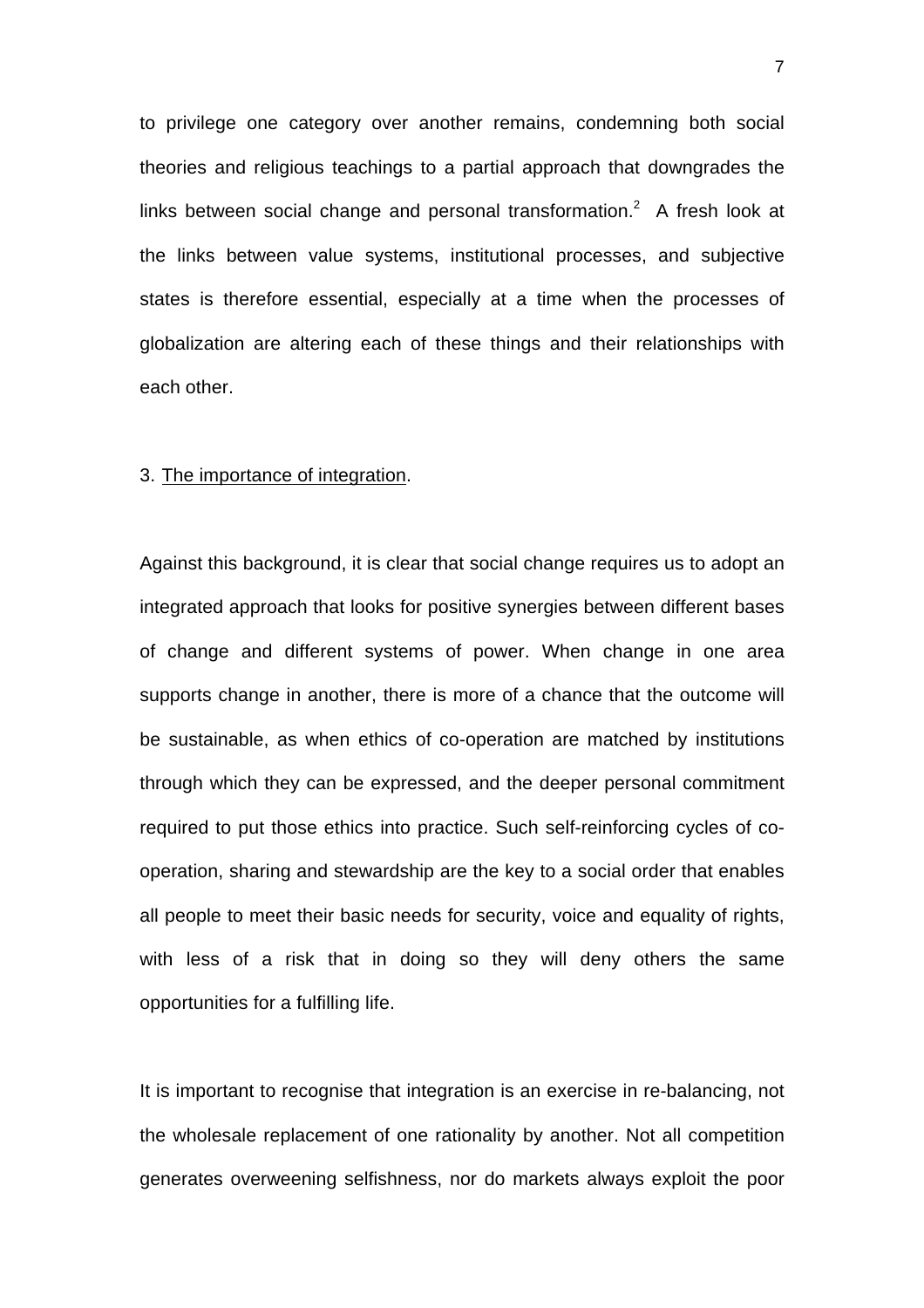or powerless. There are many examples that show how well-regulated markets and open trade can benefit the poor, and how economic growth can contribute to poverty-eradication, the improved provision of social goods, and the conservation of natural and social capital (Edwards 1999). If it is unrealistic to focus on economic systems to the exclusion of personal change, it is equally unacceptable to call for inner transformation unless we can show how material needs will be met in less damaging ways.

However, the general point we wish to make remains valid: the emergence of a new social order requires those who gain power to make room for those with less; and all to use the power they gain in more responsible ways - not submerging their own self-interest entirely, but modulating it so that individual advancement is not bought at the cost of the broader conditions required for a secure and prosperous world. This may sound highly abstract, but as we shall see in Section 5 there are already concrete examples to draw on.

History offers us at least some examples of such an integrated approach to social change, notably the Indian nationalist movement under Mahatma Gandhi. There, a powerful underpinning of personal belief in the power of universal love and non-violence energised and sustained large numbers of ordinary Indians in the movement's tumultuous struggle for political independence. The testimony of those who participated in this movement suggests that ordinary people not only behaved and believed differently, but that they *were* different in a more fundamental sense. The failure of Indian politics and society to sustain these transformations in the post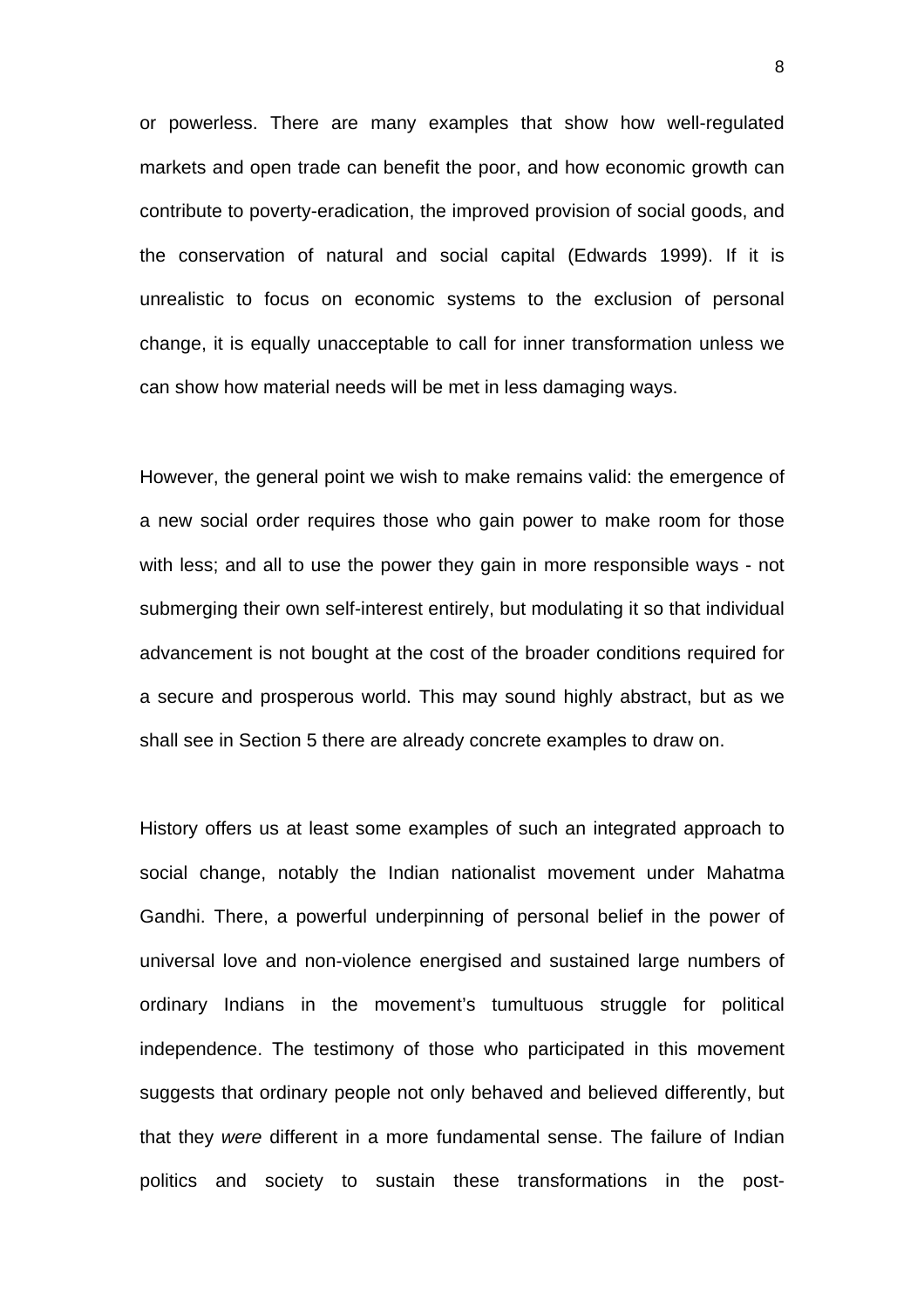Independence era suggests that the process of integration was far from complete, but it does not invalidate the basic principles involved.

Indeed, there are many more examples of incomplete integration which show why social change is so hard to achieve even when many of its component parts are in place. We have chosen the example of "development-asempowerment" because such strategies are central to current NGO practice. By doing so we are not suggesting that NGOs are worse offenders in this respect than other institutions - merely that even the socially-committed will be unsuccessful if they ignore the inner basis of change.

Democratising the ownership of productive assets, capacities and opportunities continues to be a priority under globalisation, even if the nature of these things is changing (Edwards, Hulme and Wallace 1999). NGOs have been enthusiastic advocates of this form of empowerment for a decade and more, yet rarely do they question how people use the power they gain. The assumption is that greater material security, organisational capacity and political voice will be used to promote the common interest as well as the advancement of those individuals who benefit directly. Is this true?

In industrial societies, we know that rising wealth and democratic strength tend to produce a "culture of contentment", or the ebbing away of the "habits of the heart" (Gailbraith 1992; Bellah 1985). In these circumstances, rising incomes may act as a block against more fundamental changes which are necessary for the rest of the population to attain the same level of satisfaction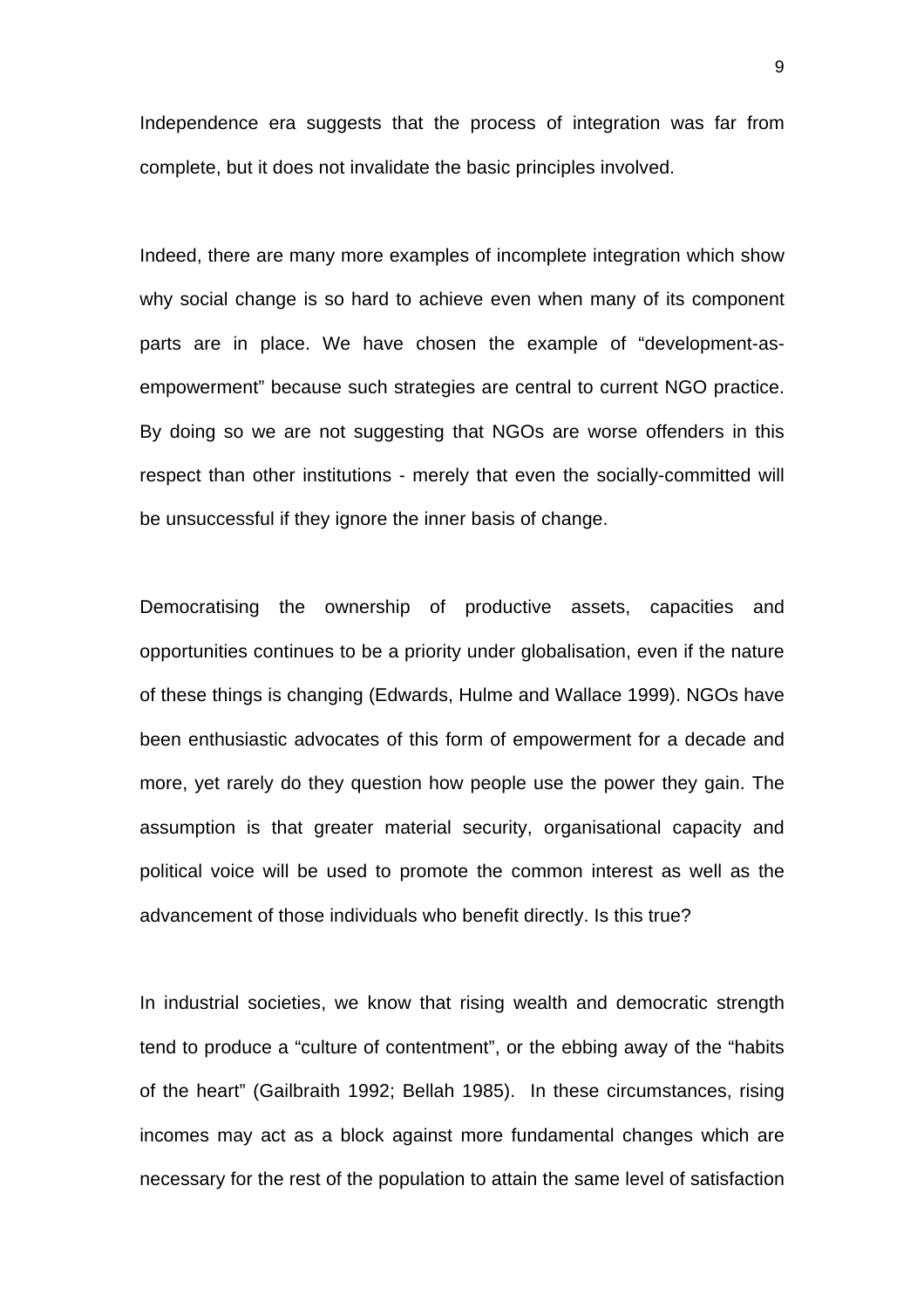of their basic needs. The same pattern is evident from many Third-World communities, though it is often mediated by cultures which do encourage sharing and co-operation, especially in times of crisis. All over the world, broader economic participation breeds selfish and competitive behaviour unless it is accompanied by a deeper shift in values, and by new institutions which allow those values to be expressed in collective action. This is especially true in a world of integrated markets where the temptation to cut costs and "race each-other to the bottom" is particularly strong (Korten 1995). Even when successful, economic empowerment may leave the structures of social power untouched, or even reinforce them, especially discrimination based on gender and age. Equally, social advancement may be unsustainable unless political power is also re-distributed to the benefit of those who have less voice. Rarely do empowerment strategies make the links that could generate shifts in inner values strong enough to ensure that improvements in one area are not bought at the cost of damage done elsewhere.

#### 4. Why is personal change imperative?

Generalising from a theoretical situation like this is clearly dangerous, but the problem it describes is familiar: change at the subjective level is exceptionally difficult to achieve. It is rarely possible to generate sustainable changes in human behaviour simply by altering the rules and institutions that govern our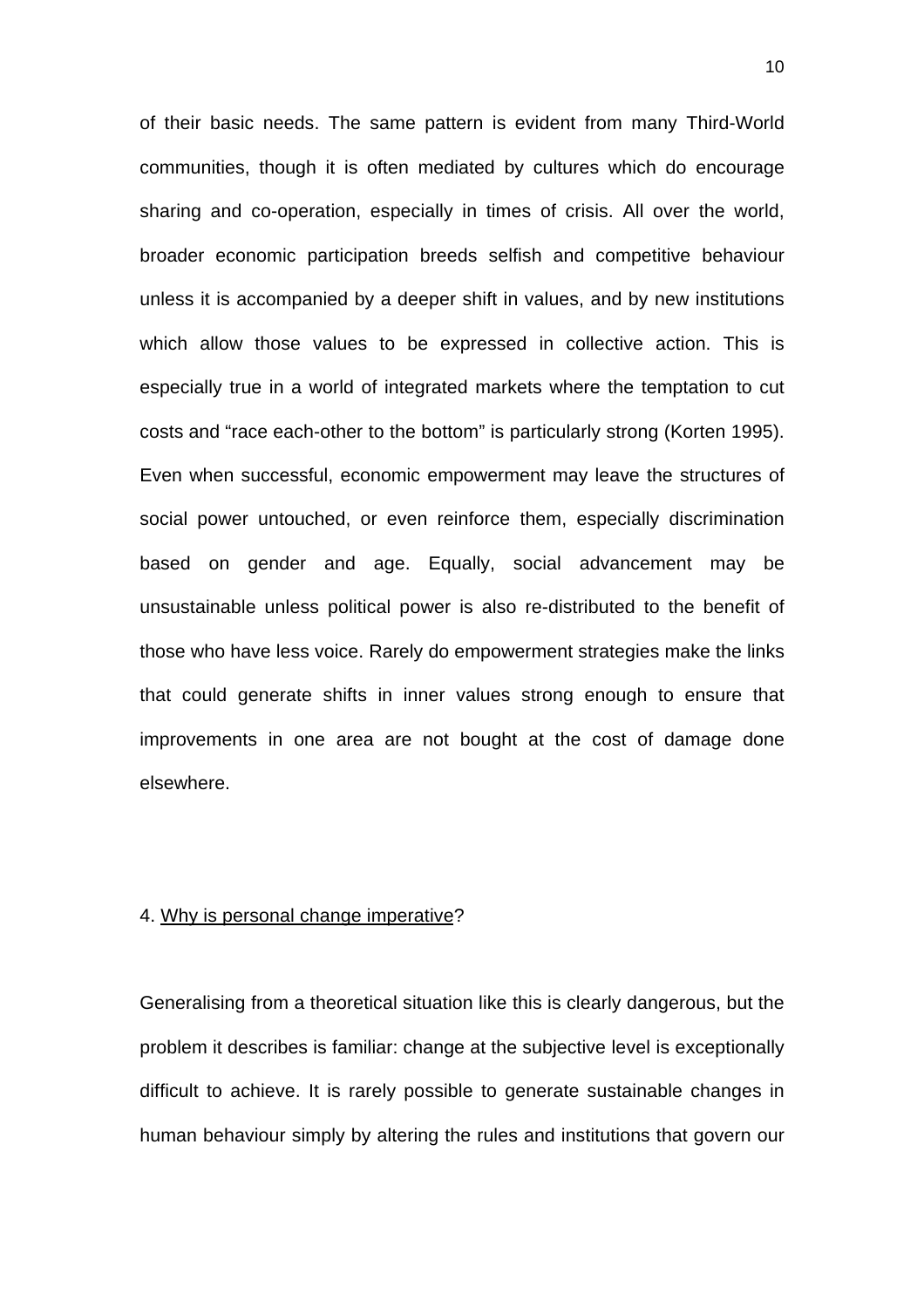lives. The missing ingredient is personal change, which acts as the wellspring of change in all other areas. Why?

A common lesson of experience is that processes of social change can easily lose touch with the values and principles that originally motivated and sustained them in the rough and tumble of the struggle. As a result, attempts to generate a new social order can unwittingly be poisoned by the "thieves of the heart" - the negative feelings of personal ego, jealousy and fear that destroy one's inner tranquillity. If people are not caring and compassionate in their personal behaviour they are unlikely to work effectively for a caring and compassionate society. Resisting these feelings, and developing the inner security required for a lifetime of co-operative endeavour, requires a disciplined process of self-reflection and contemplation about the values and purposes of our lives, and the desire and willingness to change ourselves. Undertaking this inner journey with courage can reward one with inner peace, greater energy and more effectiveness in one's actions, an expansive compassion in our attitudes towards others, and a tenderness of the heart that, on a mass scale, can have profound social implications.

We are not so naï ve as to believe that a simple recognition of such things will change people's behaviour. But acknowledging the fact that the absence of personal change can impede the social transformations we are searching for can be salutary in the search for a more integrated approach. Nor are we speaking of social indoctrination under duress, exemplified by the Chinese Cultural Revolution or Maoist self-criticism sessions. Inner change cannot be

11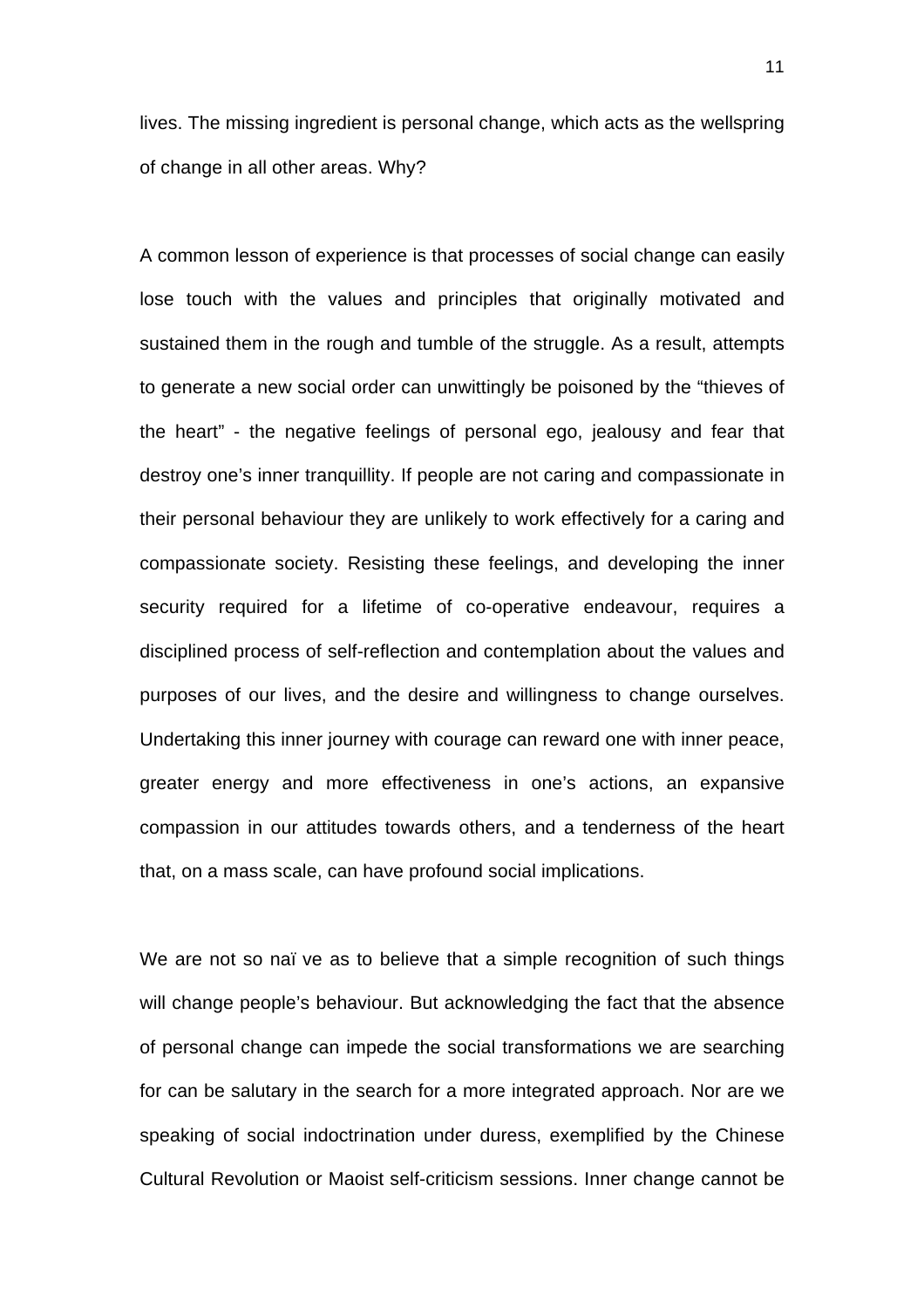forced by the self-righteous; when hearts and minds are brutalised into submission or silence there will be little energy left for social engagement. Our vision is a positive one: the energies unleashed by serious and deeprooted personal transformation can fuel the search for more humane social and economic systems as little else can.

What kind of personal changes could energise the move towards an economic order which re-balances competitive and co-operative rationalities, a politics of dialogue rather than unrepresentative democracy, and a social policy that works against marginalisation and values the care and nurture of all human beings? The first principles for such change lie at the heart of the teachings of all the great religions – "Love thy neighbour as thyself" in the Judaeo-Christian tradition, "See God in each other" in Sanskrit**. 3** It is fascinating to recognise that the core of religious teaching concerns our feelings towards each other – a deeply social statement as much as it is profoundly personal. But to love our neighbours as ourselves, we must come to understand our own inner being - to recognise that in our deepest essence we are compassionate, capable of giving love, and worthy of receiving it.

Even when imperfectly established in this positive self-knowledge, we can identify more easily with the same inner being in other people - what the Hindu *Vedanta* calls "unity-consciousness." It then becomes easier to empathise with what it means to be the "other" from whom we usually distance ourselves in subtle or overt ways. That shift is crucial because it provides the foundation for personal behaviour which is more expansive and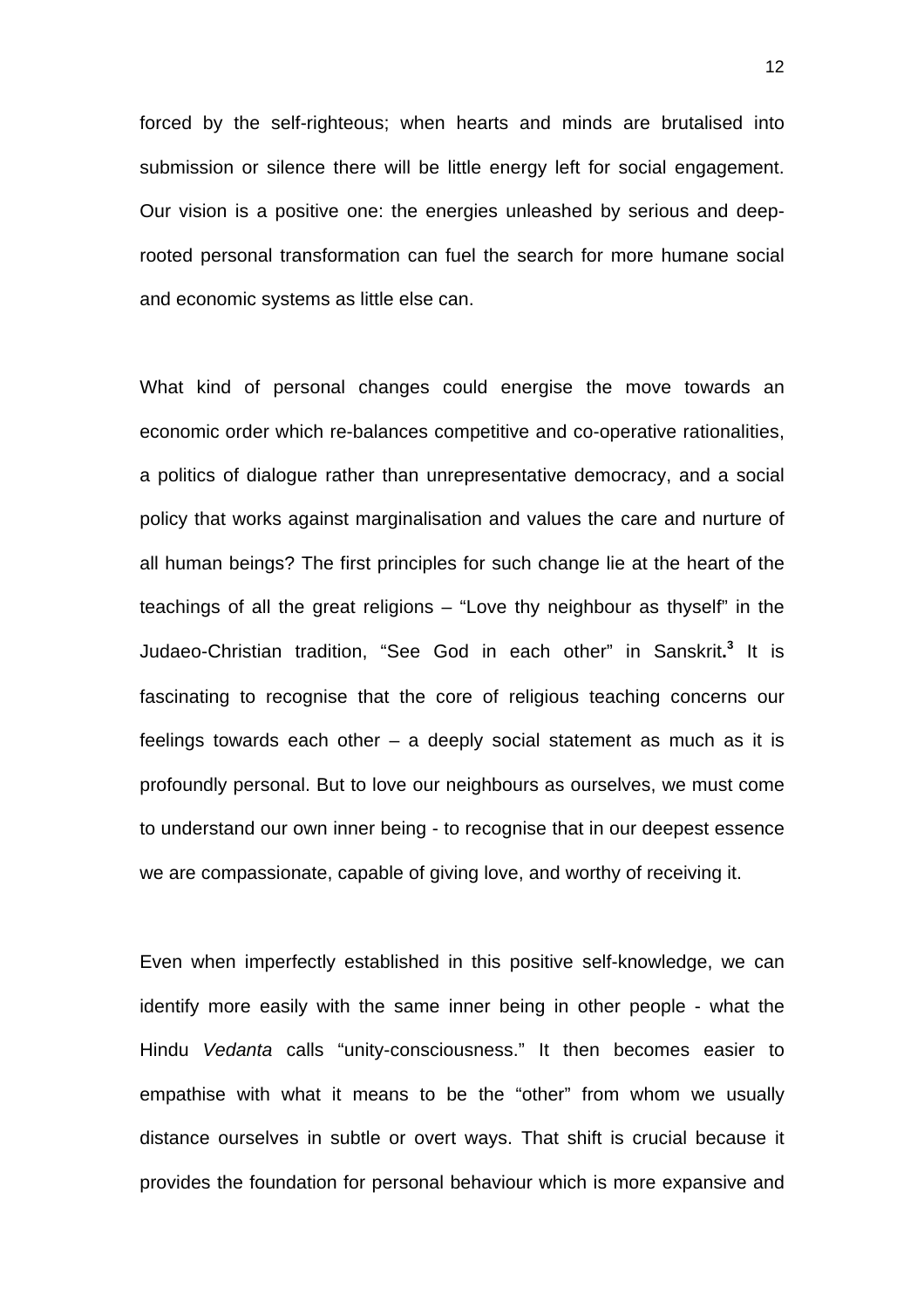less damaging to others - for why would we damage the life-chances of someone who is as much a part of our Selves? The irony of today's globalized world is that, as knowledge about each-other grows, so do the criteria of "otherness" that breed selfishness, greed, anger and hatred – the fault-lines of race, ethnicity, gender, sexual orientation, caste, class, nationality, region, and economic blocs. $<sup>4</sup>$  We will return to this theme when</sup> we come to the role of NGOs in constituency-building.

One question that often comes up in this context is whether more attention to inner transformation will divert one's energy away from social change. A related question is whether greater personal tranquillity will sap the angry energy needed to struggle against injustice. Anger is certainly a powerful form of energy that can be harnessed, particularly in the struggles of the socially oppressed. But over time it can be corrosive of those who use it, becoming a deadly and increasingly-uncontrolled weapon. Inner centredness, on the other hand, can take more controllable but no less powerful forms. Those who have espoused non-violence, in India, South Africa, the USA and elsewhere, have not been weak. Their courage and energy have often been startling, and their example has sometimes and unexpectedly catalysed a process of transformation in their opponents. Inner-centredness can release enormous energy for the struggle against social injustice without having to draw upon the destructive legacy of anger or hatred.

Are there other dangers in the call to link social to personal change? Throughout the ages, organised religions have often spawned fundamentalist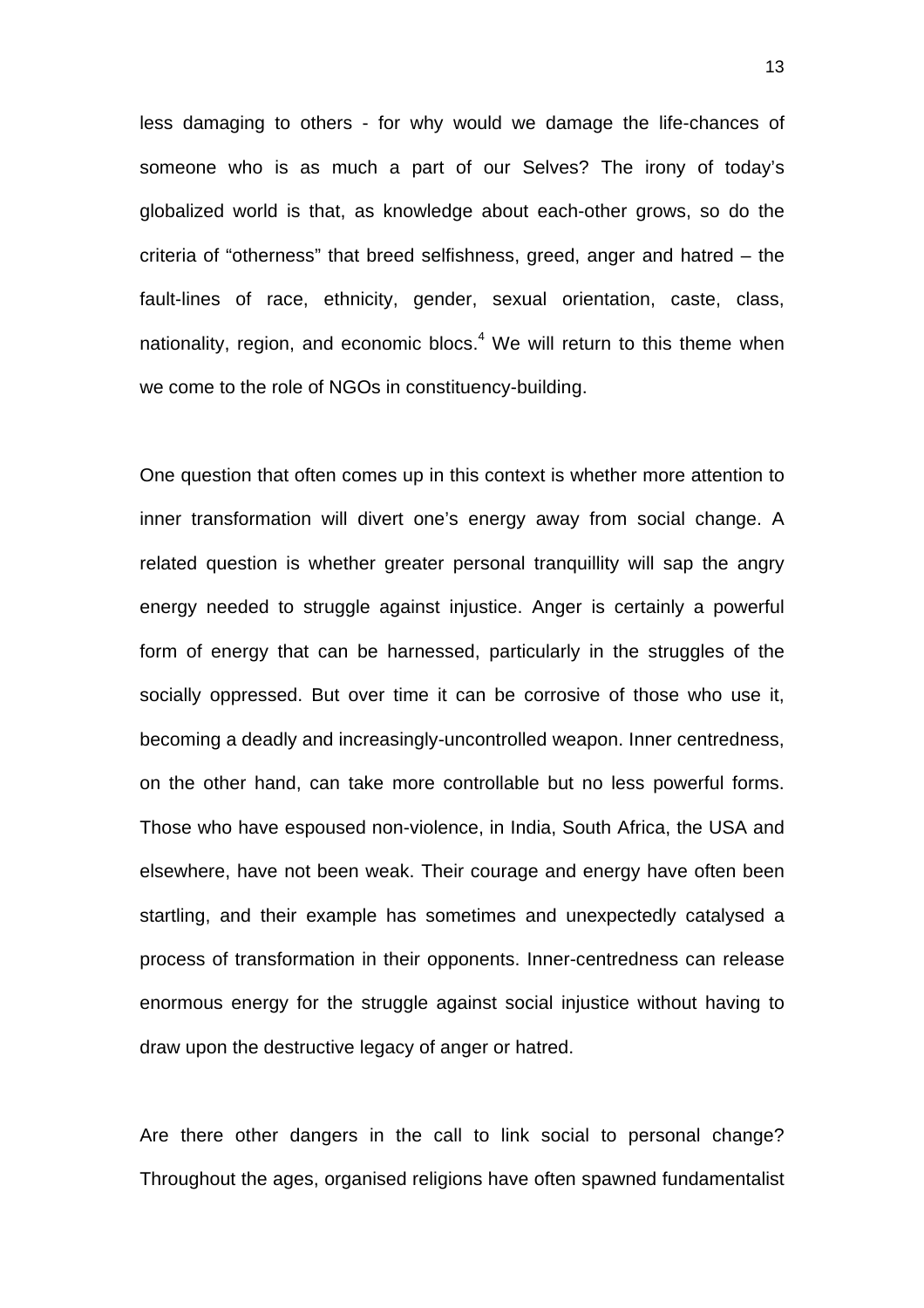bigotry and a narrowing of the realm of personal beliefs to accord with what is considered by some to be "moral" conduct. Our own age shows us the dangers that religious fundamentalism brings to social institutions when it spills over from the private to the public realm. Social conservatism is rarely more dangerous than when it cloaks itself in religious garb that cannot adequately be challenged by rationalist arguments for social justice because it assumes an other-worldly authority. The rising tide of religious bigotry across the world in recent decades is one of the reasons why space for serious discussion of the links between social and personal change has been so narrow. The other is a woolly-headed and self-indulgent "new ageism" that confuses material detachment with a wholesale retreat from social engagement.

However, disciplined self-enquiry of the kind we have described provides a way out of this impasse, by constantly exposing attitudes and behaviours that masquerade as compassionate or detached. Paradoxically, the expansive compassion and tenderness of heart of which we speak calls for all the toughness of mind, courage and flexibility that are also required in the outer struggle for social change. Our conclusion then is clear: personal transformation is essential if we are to see society change in the directions we espouse. Confronting this challenge squarely and with honesty is the need of the hour.

#### 5. What can NGOs do to foster personal change?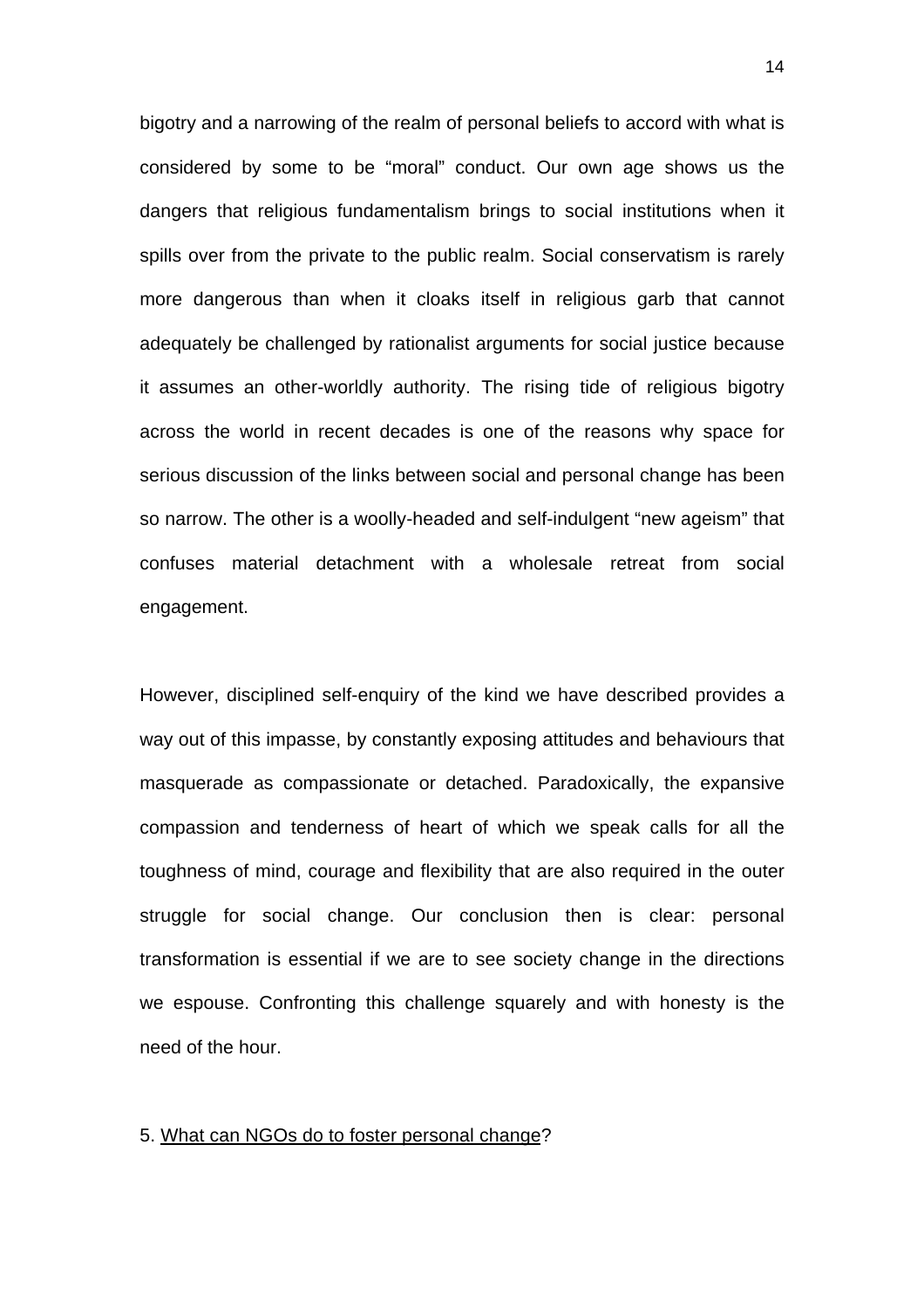NGOs are unlikely vehicles for the direct transformation of the individual, though the best traditions of the sector - like selfless service among volunteers and the courage to undertake the seemingly-impossible sometimes generate experiences that come close to the spiritual realm. However, the model of social change we have described makes it clear that there are many indirect ways to encourage the transformation of people's subjective states, so long as our approach to processes and institutions is properly-integrated - in other words, that the goal of personal change is a conscious and explicit element in all that we do. Most of us know that our true Self is loving and compassionate, but feel we must disguise it in the streetfighting of everyday life. However, when we consciously create more institutional spaces for inner transformation, we can begin to exercise our economic, social and political responsibilities in ways which both draw from and encourage the personal changes we are looking for. It may sound romantic to call for an economics or politics that is loving and compassionate, but this is exactly what we can shape through conscious action.

We want to look briefly at three areas in which NGOs have a crucial role to play in fostering these integrated changes: their programme activities (the work they support in the field, directly or through others); their fund-raising and constituency-building work; and their own organisational praxis - the ways in which values are expressed in structures, systems and management. Constraints of space mean that we can only mention a small number of examples.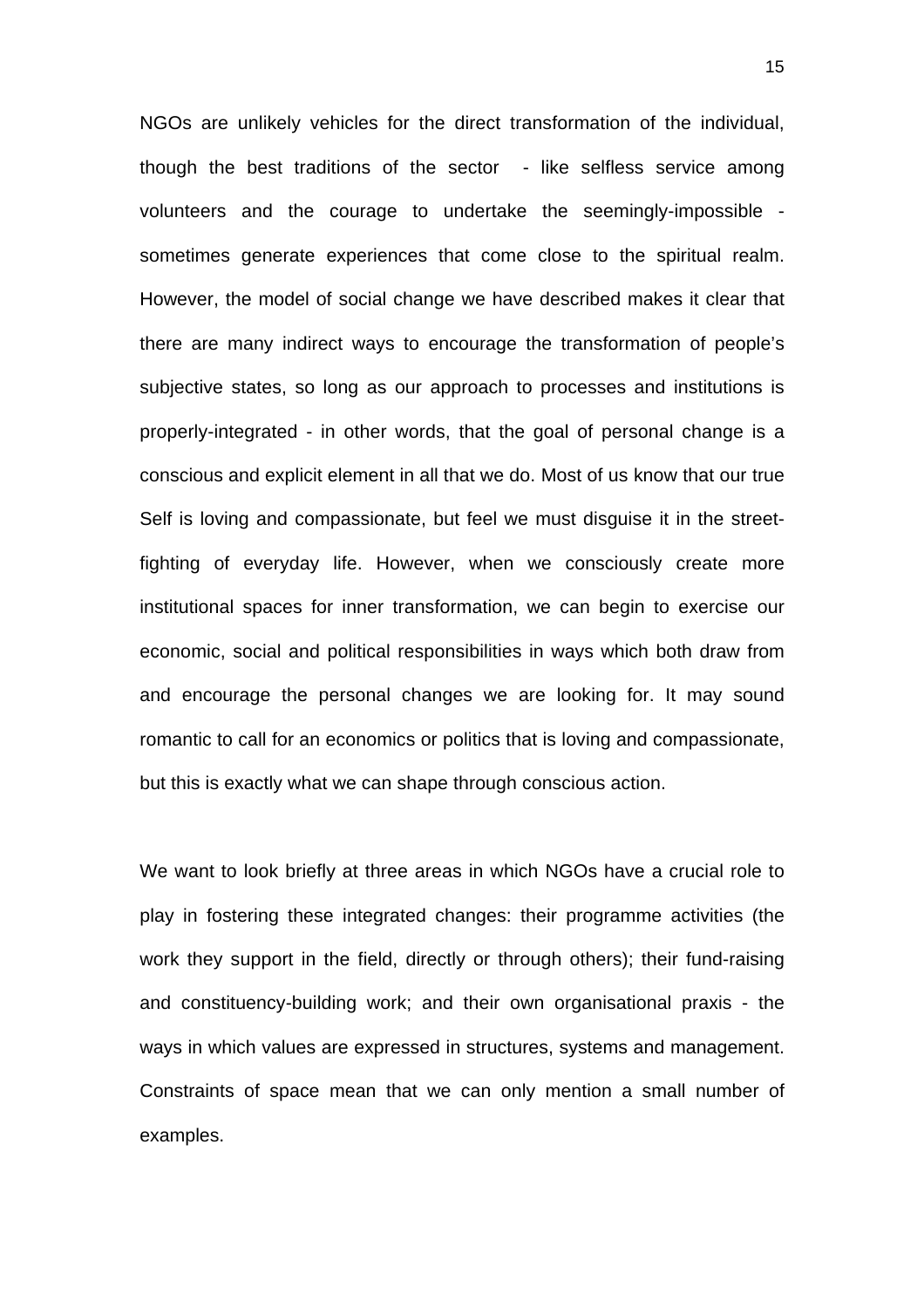a) Programme activities.

As we see it, the overriding challenge for NGOs in the 21st century will be to help re-balance the competitive and co-operative forces that motivate each one of us, whether in economics, politics or social life. They can do this by regulating - and ultimately re-constructing - all systems of power in ways which achieve three things: a more equal distribution of what they deliver, less costly ways of producing it, and more co-operative values and behaviour among those involved as producers or consumers. When we talk of "costs", we explicitly include damage done to ourselves, the social fabric that sustains us as fully-human beings, and the environment we all depend on for our future.

Although NGOs rarely see their work in this way, there are plenty of experiments already underway which show how such integrated transformations might work at a much larger scale (Edwards 1999):

• In economics for example, new forms of enterprise are competing effectively in open markets but distributing work and profits with a social purpose, backed up by codes of conduct to level up working conditions and supported by a growing movement for "ethical consumption." The links that are developing between peasant production systems in Latin America and supermarket campaigns in industrialised countries provide a good example of this wave of the future. The best NGO credit schemes provide another.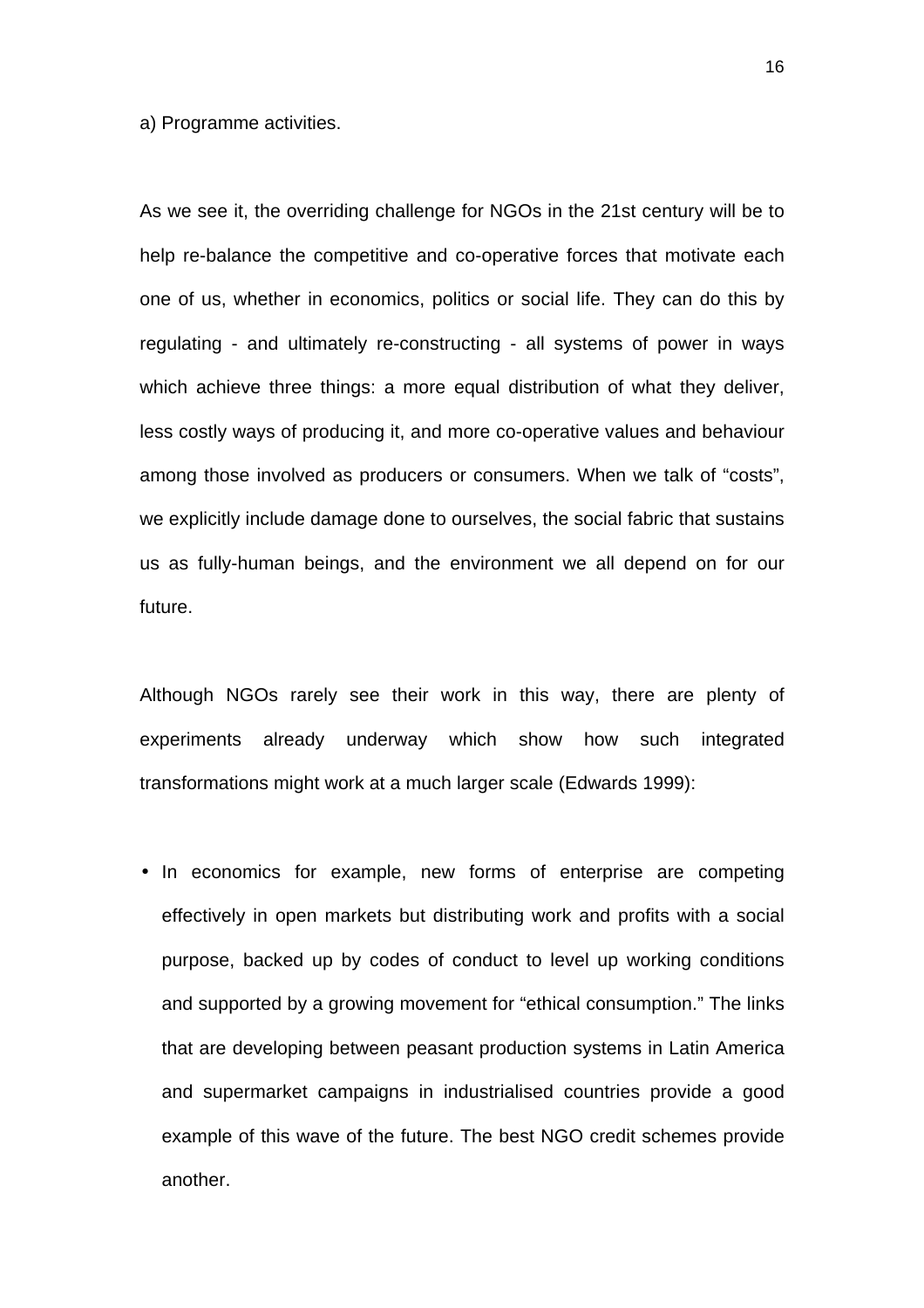- In politics, Latin American municipalities are inventing new forms of "dialogic democracy" in which representatives from civil society and business share in decision-making with local government. Similar experiments are underway in other parts of the world - like India's "Panchayati Raj" system of decentralised governance - and around Agenda-21 planning, post-conflict re-construction, and the elaboration of national development strategies. These innovations give everyone a voice in decision-making and reduce the dangers of "elected dictatorships" which favour the interests of the rich. At the same time, they build new capacities for dialogue and co-operation across old institutional boundaries.
- In the area of social policy, organisations like SEWA in India and the Grameen Bank in Bangladesh are promoting different ways of sharing the costs and responsibilities of child-care so that women can increase their incomes and assets without sacrificing their own health and welfare to the interests of their children. These innovations achieve a better set of tradeoffs between social and economic outcomes, challenging the structures of social power in the process and building the material security people need to participate in dialogic politics.

Although personal change is rarely an explicit element in these experiments, there is a clear linkage between the processes and institutions they foster, and the subjective states they grow from and reinforce. Ethical production systems are not viable without ethical consumers, for example; equitable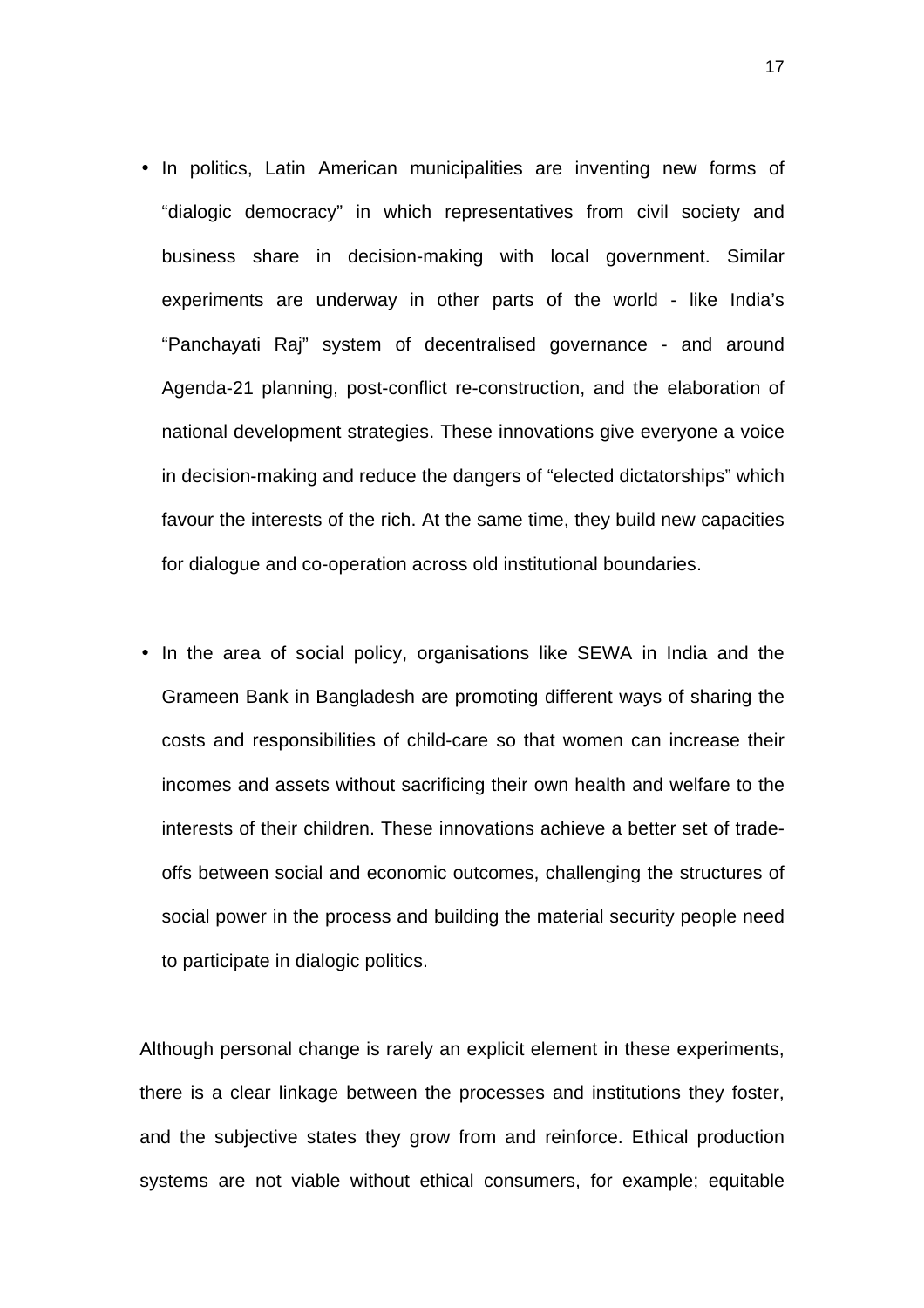social policies are impossible if men and women are unwilling to share the burden of paid and unpaid work. Such experiments can consolidate their gains by making personal change a more explicit part of their agenda, so that new, more co-operative institutions can be backed up by corresponding innovations in values and behaviour.

Mainstreaming these experiences will require pioneers in all walks of life, but government and business are unlikely to spearhead moves for radical changes which involve reduced consumption or the ceding of authority to non-state actors. The major pressure must come from those parts of civil society who are committed to new social and economic models. It is NGOs and other civic groups that are already lobbying corporations to be more responsible, organising collective approaches to welfare, and acting as a counterweight to vested interests in decentralised politics. We believe that these activities will dominate civic action in the next fifty years.

b) Constituency-building.

Although there are many interesting experiments like these to report on, they do not add up to much when compared to the forces that really drive change in the contemporary world. What are missing are scale, depth and sustainability - to make these innovations the norm rather than the exception. Achieving those goals requires a mass base to support radical change, and that in turn requires an inner transformation on a scale not realised in any period in history. Motivating large numbers of people to shift to more co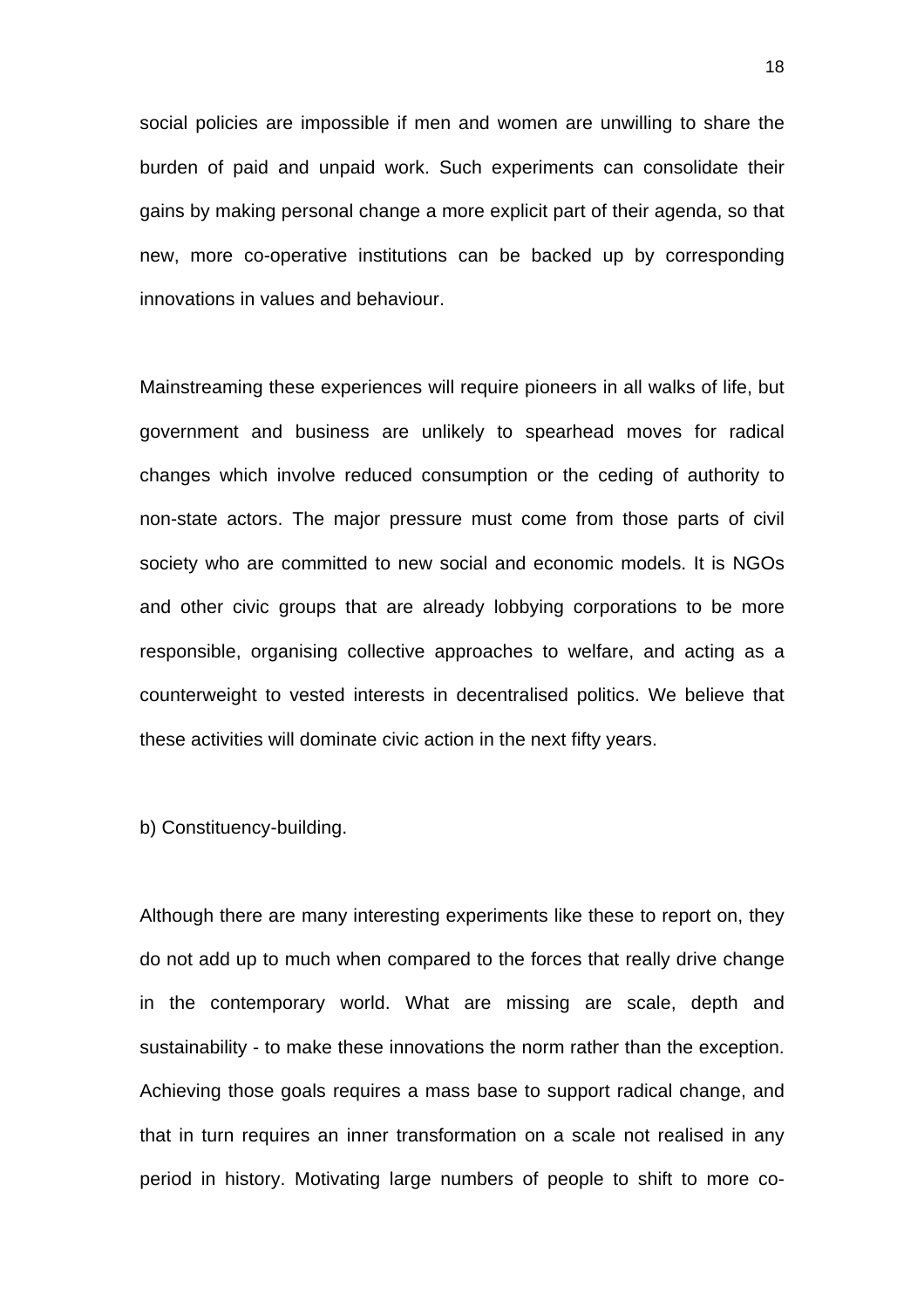operative behaviour and persuade those in power to create more inclusive institutions goes against the heart of the current socio-economic order. Without personal change towards more caring and compassionate ways of being and dealing with each other, it will be very hard to generate the momentum to bring about such a shift.

At first sight this might appear to be the job of the churches and other faithbased groups in civil society, not of development NGOs. It is no accident that dissatisfaction with current models of development and foreign aid has coincided with a resurgence of interest in the developmental role of the Faiths, even in such non-spiritual organisations as the World Bank.<sup>5</sup> However, there are a number of reasons for thinking that development NGOs also have a crucial role to play, not least because the established religions so often fail to live up to their theology. More broadly, it is the secular world of environmental and social activism that forms at least as powerful a connection in most people's lives between the "personal and the political." We no longer reserve our moral expressions for church on Sunday; indeed, the increasing diffusion of moral action through civil society and beyond is one of the most heartening developments of the late-20<sup>th</sup> century.

Development NGOs have been an important part of this expanding moral space, but they have never fulfilled their potential as constituency-builders on the wider stage. In contrast to environmental NGOs, they rarely use their high levels of public trust and extended fund-raising networks as channels for personal transformation and lifestyle change, and their membership of civil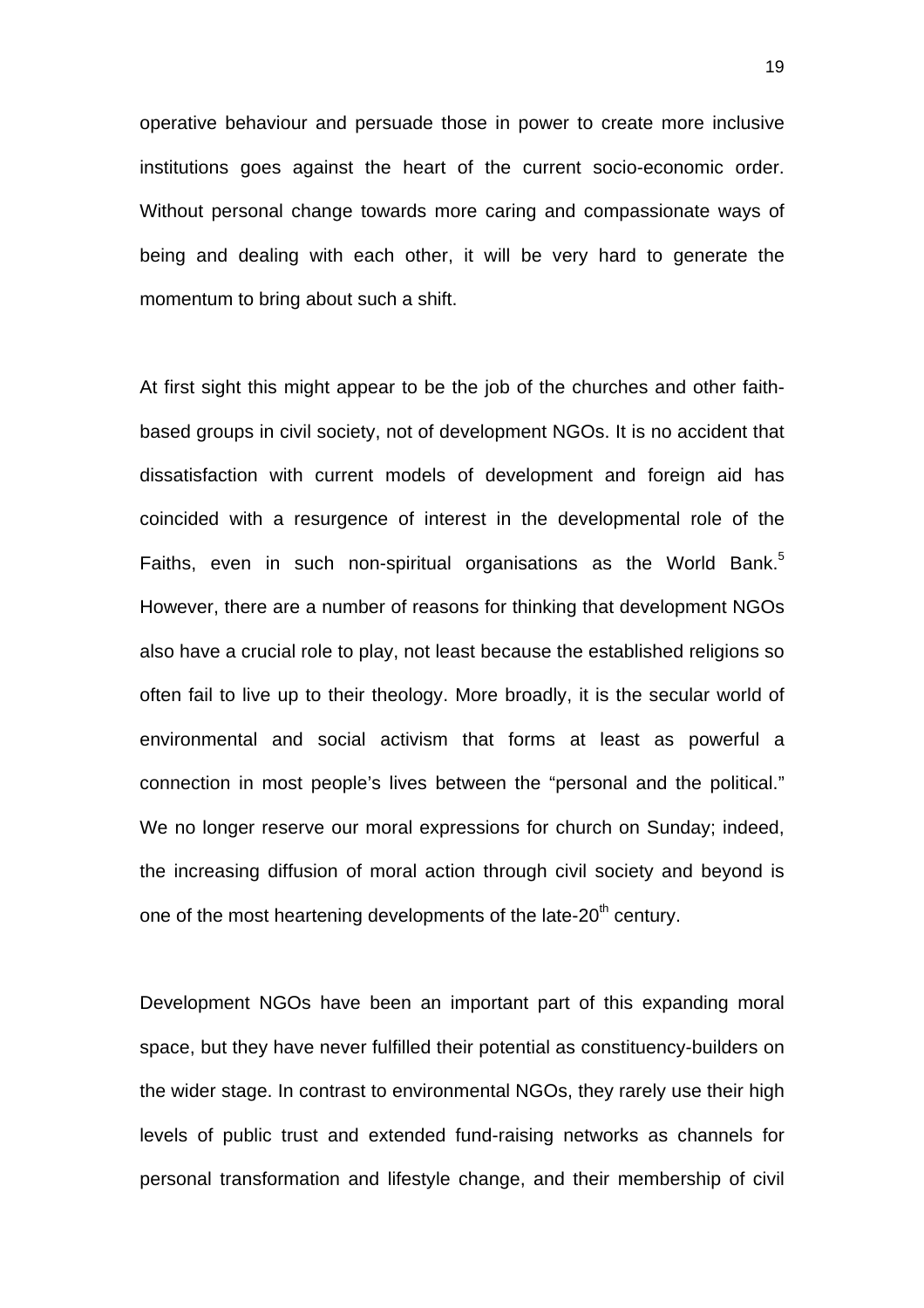society (both domestic and international) is increasingly called into question. Consequently, we still lack institutional expression for the exercise of conscience on the scale that would be necessary to resolve world poverty or intervene against fundamental abuses of human rights. Without such massbased institutional pressure, there *will* be another Rwanda, and then another.

One of the key problems here takes us back to the discussion of "unityconsciousness" in Section 4. This is that traditional fund-raising images - and the paternalistic cloak of foreign aid - elicit sympathy, but not solidarity. Under the guise of bringing people closer together they force them further apart, increasing the psychological distance between donor and recipient, and reinforcing the conviction of separateness that lies at the root of our failure to act. "Caught in the models of the limited self, we end up by diminishing one-another. The more you think of yourself as a philanthropist, the more someone else feels compelled to be a supplicant", and the less inclination they both have to co-operate together as equal partners (Das and Gorman 1988). Fifty years of foreign aid have left us ill-prepared to face a cooperative future.

Paradoxically therefore, the decline of foreign aid provides a window of opportunity to advance a transformative agenda, by re-focusing attention on international co-operation and the values that make co-operation work. There won't be a constituency for international co-operation unless there is a commitment to co-operative living generally, for why should people cooperate with distant strangers if they do not do so with their neighbours?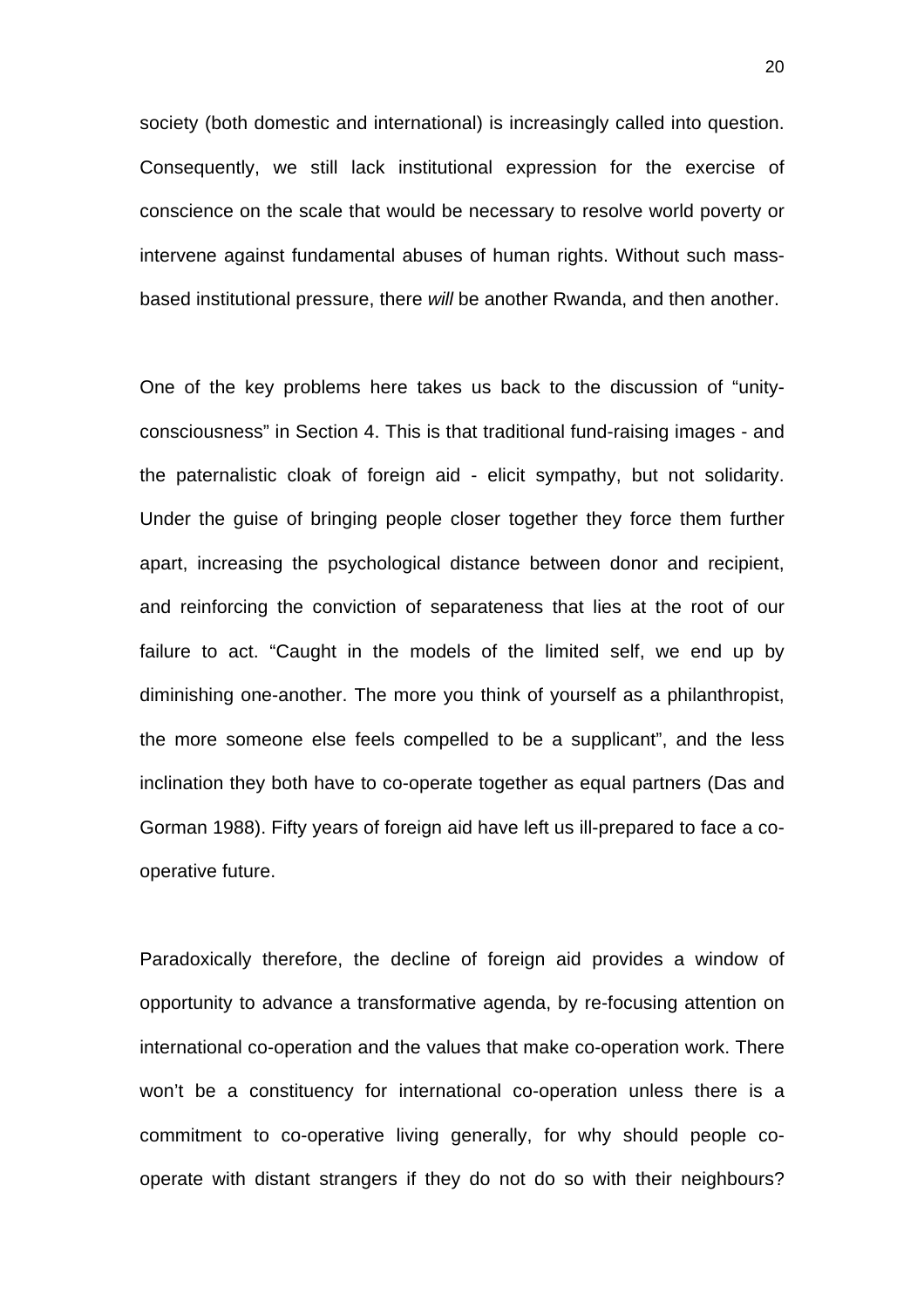Global regimes impose clear limitations on personal autonomy, so it won't be the United Nations that will solve global warming, but you and us - by reducing the energy we use in our homes, cars and factories. Co-operation requires the constant exercise of co-operative values, rather than the peddling of stereotypes about other people who need a "sponsor" to "save" them. This implies relationships among equals, and the acceptance of responsibility to put our own house in order. And at root, that is always a matter of personal change.

c) Organisational praxis.

The claim that development NGOs are explicitly "values-based" organisations is something of an article of faith these days. There is less evidence that NGOs put these values into practice in their organisational structures and behaviour, or even that they are clear what their core values are (Edwards 1998). This is a major weakness, because it is the link between values and actions that is crucial in generating legitimacy when arguing the case for change. Institutions must be seen to implement values as the bottom line in their own practice if they are to build a coalition in support of those values on the wider stage. The best way NGOs can help to foster the mass movement that has been missing from the field of international development since the end of the Cold War is for them to be exemplars of the society they want to create - to show that it is possible to be an effective organisation which values its employees as it does its partners, fights discrimination, practices

21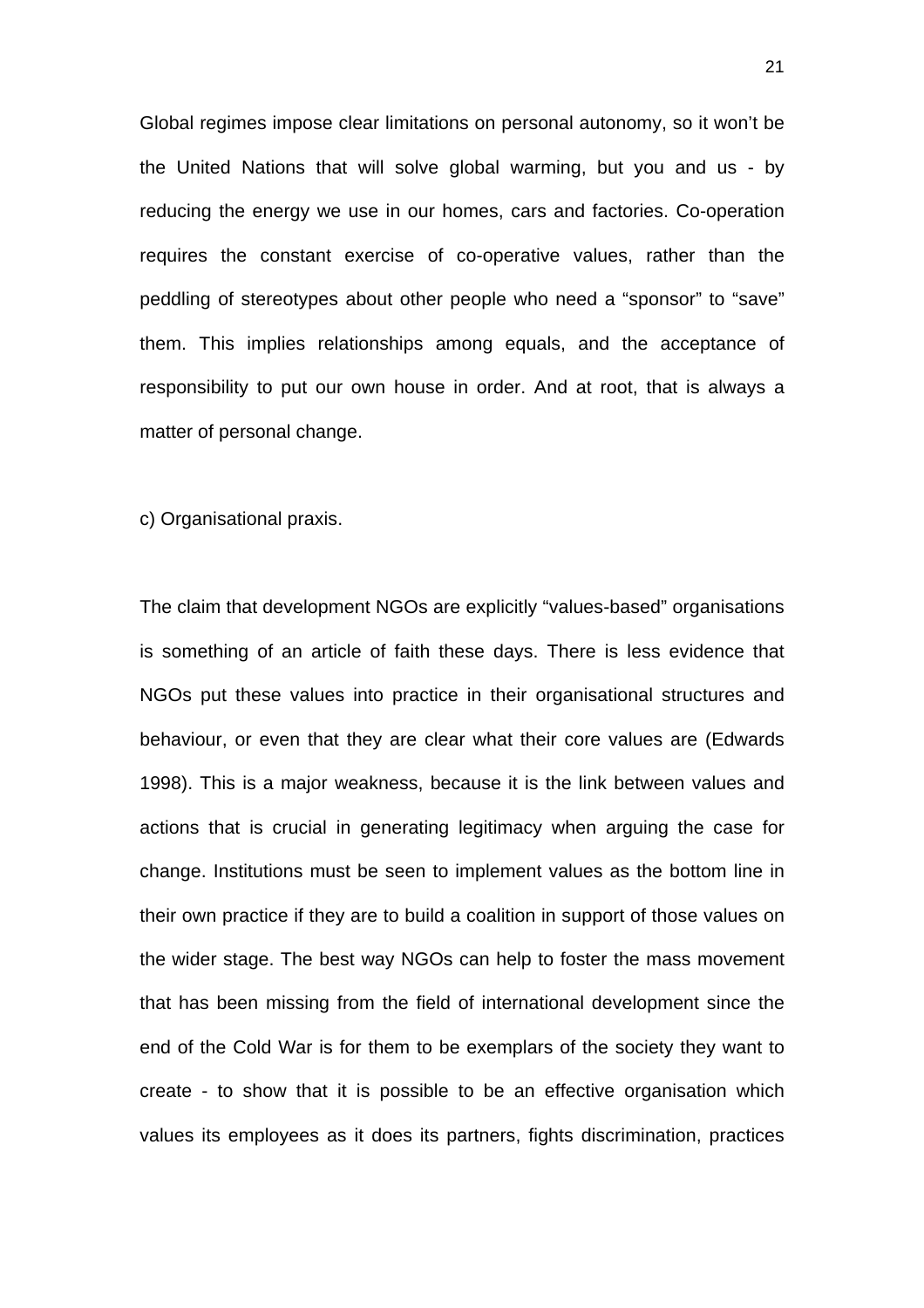internal democracy, and always uses the organisational power it has in liberating ways.

Unfortunately, few development NGOs have done this. For one thing, high levels of dependence on foreign aid and the limitations of contractual relationships make it very difficult to expand into real values-based action there are simply too many compromises that have to be made. For another, NGOs are not immune to class, race, and gender problems, nor the oppression and sexual exploitation they breed. Behind the screen of progressive attitudes toward social change in the world outside, the world inside the organisation can be an ethical morass. Such organisations cannot be the basis of far-reaching social change.

Fortunately, this point is beginning to be taken to heart in many NGOs. The link between personal change and organisational effectiveness is increasingly being recognised (Kaplan 1997; Chambers 1996), even though its practical application remains weak. These pioneers stress that is certainly possible to help others effectively, but only if we realise that in doing so they help us to grow to a fuller, more independent knowledge of ourselves closing the circle once more between personal change and change in the wider world. If our own practice is autocratic, closed, and chauvinist it is unlikely that we will be able to encourage others to be democratic, open and egalitarian.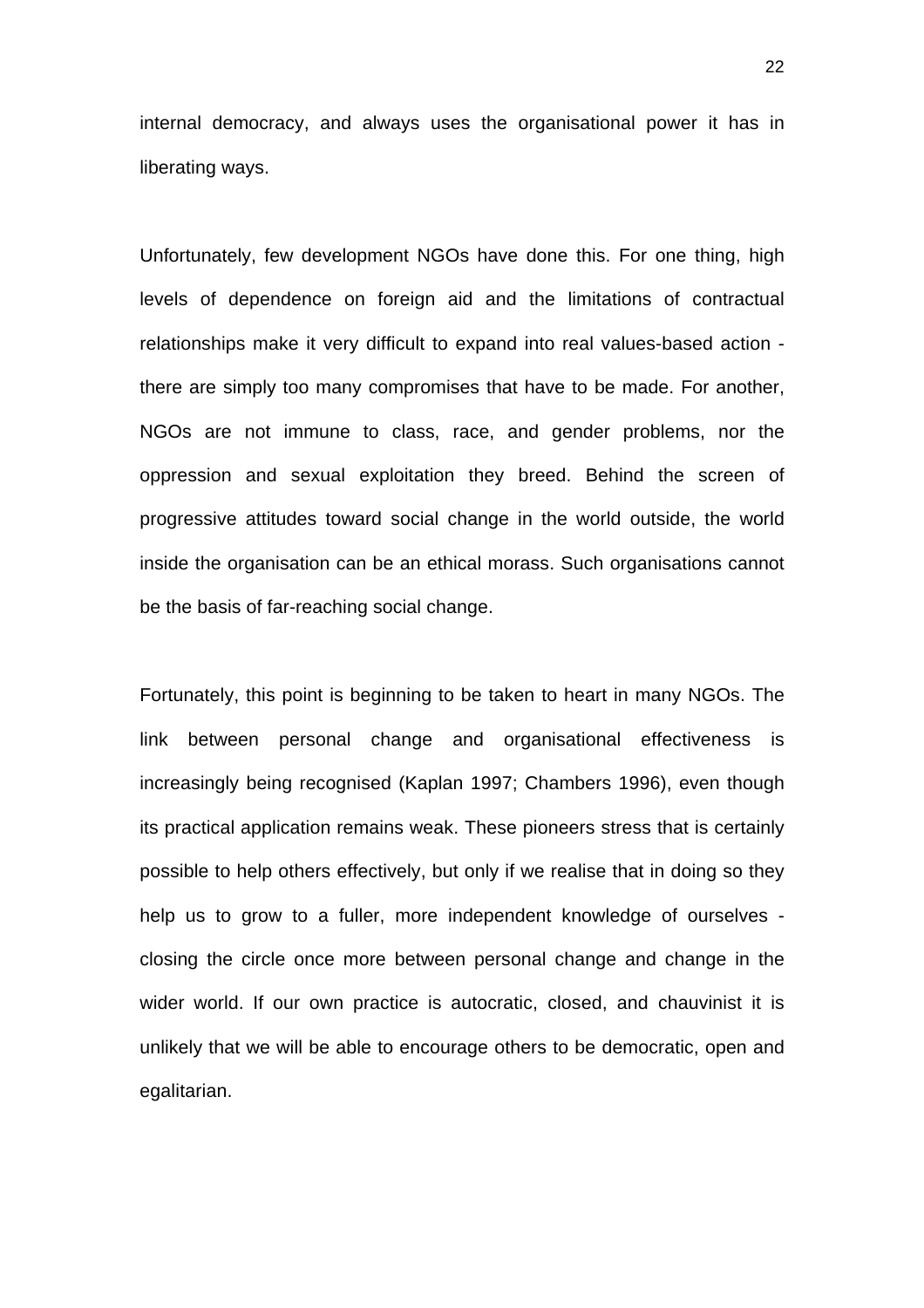What remains is for NGOs to experiment more seriously with management practices, organisational structures, and personnel policies that create the feedback loops we are looking for between personal change, institutional performance, and wider impact. A start has been made in this direction, but a huge area remains unexplored (Fowler 1997). Perhaps a re-visioning of NGO strategy around values-based action in programme work, constituencybuilding and organisational praxis would be a useful place to start.

#### 6. Conclusion.

This paper is only a beginning in our exploration of what are clearly some complex and personally-demanding questions. However, we are convinced that the journey is the right one, and that the responsibility to undertake it is inescapable. Although questions of personal transformation and spirituality may appear threatening to mainstream NGO activity, the roles and relationships we have sketched out above constitute an exciting agenda for civic action in the 21st century. Transforming systems of power is the key to a sustainable future in which all people can live in dignity and fulfilment, but it is impossible unless we ourselves are also transformed. Such an agenda would simultaneously help NGOs to make a reality of their stated mission for social change; provide a clear focus for civic action in a world where foreign aid looks set to decline still further; and establish a genuine leadership role in society at large. It would therefore meet both the "institutional and the developmental imperatives" that all NGOs must manage (Edwards 1996).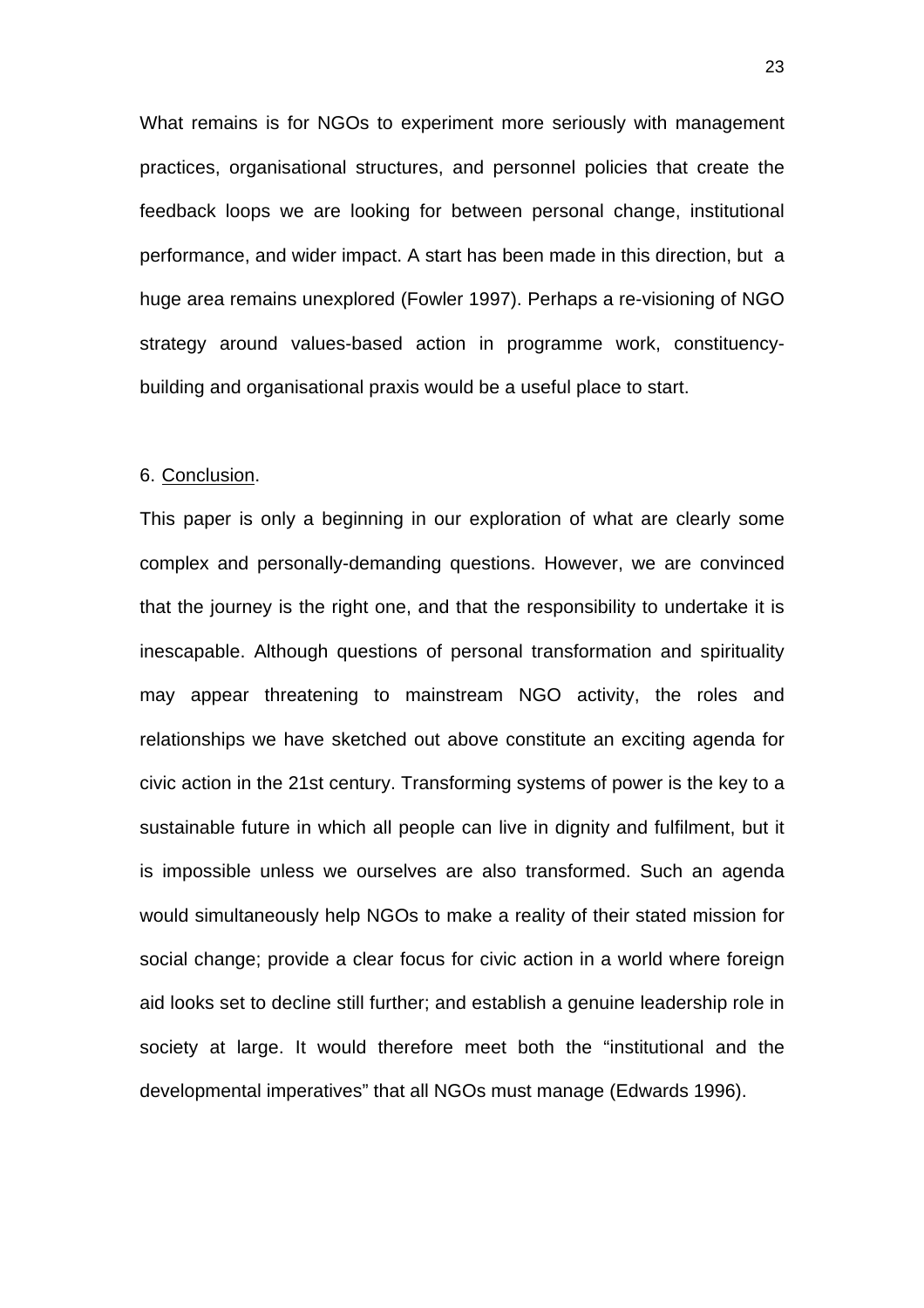In a profession that talks constantly about results, the importance of personal accountability is often forgotten. Yet as we have argued in this paper, the willingness to confront the shadow of the Self is the secret of all sustainable progress.

#### References.

- Bellah, R (1985) *Habits of the Heart: Individualism and Commitment in American Life* (Berkeley , CA: University of California Press).
- Chambers, R (1996) *Challenging the Professions* (London: Intermediate Technology Publications).
- Dass, R. and P.Gorman (1988) *How Can I Help? Stories and Reflections on Service* (New York: Knopf).
- Edwards, M (1996) *International Development NGOs: Legitimacy, Accountability, Regulation and Roles* (London: Commission on the Future of the Voluntary Sector).
- Edwards, M (1998) NGOs as Values-Based Organisations, in: D.Lewis (ed) *International Perspectives on Voluntary Action: Rethinking the Third Sector* (London: Earthscan).
- Edwards, M (1999) *Future Positive: International Co-operation in the 21st Century* (London: Earthscan).
- Edwards, M, Hulme, D, and Wallace, T (1999) NGOs in a Global Future: Marrying Local Delivery to Worldwide Leverage, *Public Administration and Development* .
- Fowler, A (1997) *Striking a Balance: a guide to the management of NGDOs* (London: Earthscan).
- Gailbraith, J K (1992) *The Culture of Contentment* (London: Sinclair-Stevenson).
- Kaplan, A (1997) *The Development Practitioners Handbook* (London: Pluto Press).
- Korten, D (1995) *When Corporations Rule the World* (West Hartford, Conn: Kumarian Press).
- Mathews, J (1997) Power Shift, *Foreign Affairs* (Jan/Feb).
- WFDD (1998) *Key Issues for Development*, Occasional Paper 1, World Faiths Development Dialogue (available from email wfdd@btinternet.com).